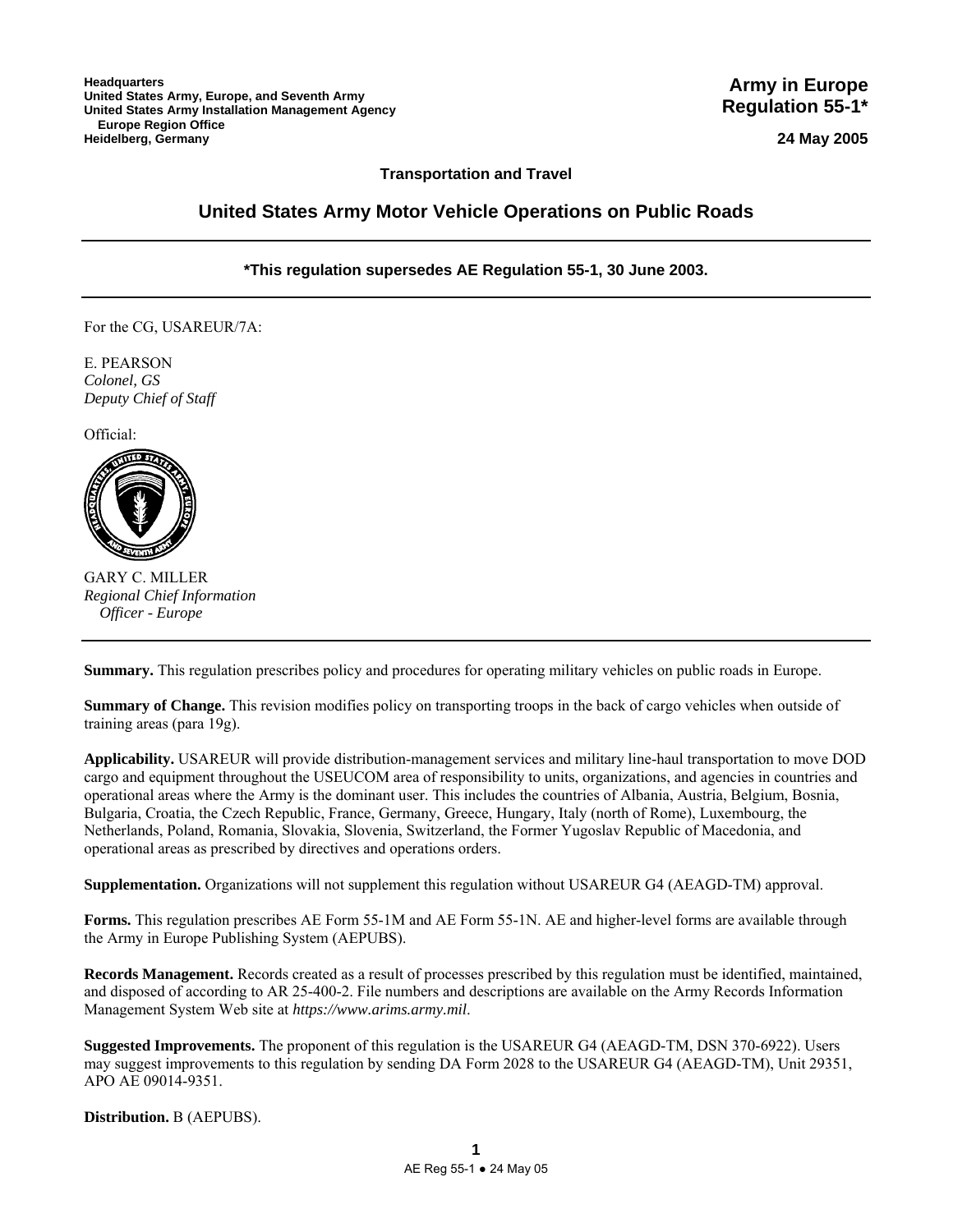# **Section I GENERAL**

- 1. Purpose
- 2. Applicability
- 3. References
- 4. Explanation of Abbreviations and Terms
- 5. Responsibilities

# **Section II POLICY**

- 6. General
- 7. Restrictions
- 8. Movement Credits
- 9. En Route Refueling
- 10. Ammunition and Other Hazardous Cargo
- 11. Speed Limits
- 12. Movement To and From Training Areas

# **Section III PROCEDURES FOR VEHICLE MOVEMENTS**

- 13. General
- 14. Convoys and Oversize or Overweight Vehicle Movements
- 15. Procedures for Requesting a Movement Credit
- 16. Diplomatic Transit Clearances

# **Section IV SAFETY, ACCIDENT PREVENTION, AND ACCIDENT REPORTING**

- 17. General
- 18. Actions in Case of an Accident
- 19. Safety Measures
- 20. Bus Operations

# **Section V SECURITY**

21. Security Requirements

# **Appendixes**

- A. References
- B. Transportation Responsibility POCs
- C. AE Form 55-1N Preparation Instructions

# **Tables**

- 1. Local National Holidays
- 2. Oversize and Overweight Vehicles
- 3. Maximum Speeds for Normal Driving Conditions
- C-1. Instructions for Preparing AE Form 55-1N

# **Figure**

C-1. Sample AE Form 55-1N

# **Glossary**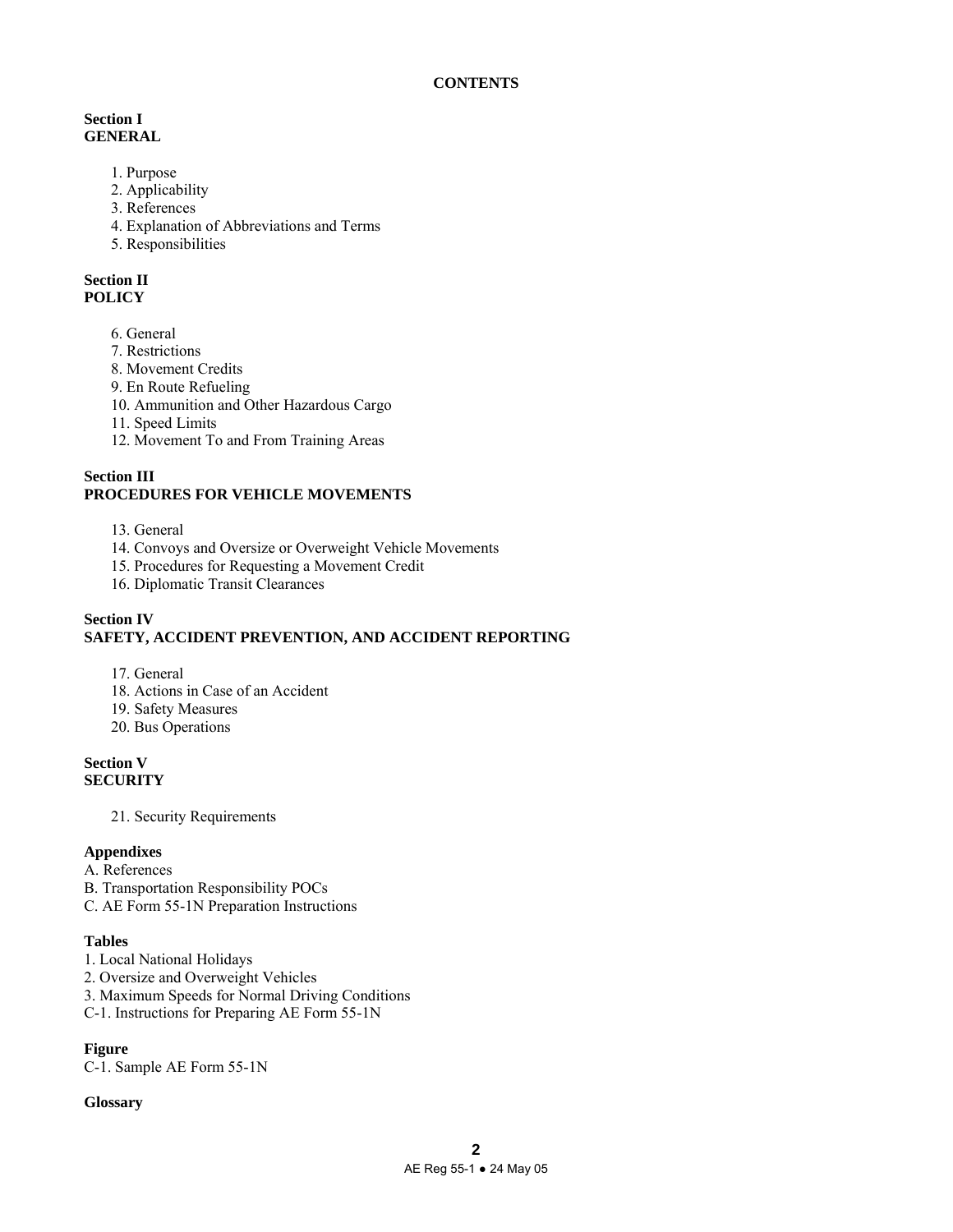# **SECTION I GENERAL**

# **1. PURPOSE**

This regulation—

 a. Prescribes policy, procedures, and responsibilities for operating military vehicles on public roads in peacetime in the countries listed in the applicability statement on the coverpage.

 b. Assigns responsibilities for obtaining clearances for movements of U.S. military convoys, oversize and overweight vehicles, and other official motor vehicles in the USEUCOM area of responsibility (AOR).

### **2. APPLICABILITY**

This regulation applies to U.S. Army, Navy, and Air Force units operating—

 a. Owned, leased, or loaned vehicles in the USAREUR geographic AOR prescribed in USEUCOM Directive 60-11, appendix B, and applicable operation orders (OPORDs).

 b. Nontactical vehicles (NTVs) for matters not specified in AR 58-1. The provisions of AR 58-1 will apply when a conflict exists between this regulation and AR 58-1.

### **3. REFERENCES**

Appendix A lists references.

### **4. EXPLANATION OF ABBREVIATIONS AND TERMS**

The glossary defines abbreviations and terms.

### **5. RESPONSIBILITIES**

Everyone is responsible for the safety, discipline, and appearance of U.S. military drivers and their vehicles on public roads. Specific responsibilities are as follows:

a. The CG, USAREUR/7A, is responsible for the control of U.S. Army motor vehicles operating on public roads.

 b. The commanding generals of V Corps and 21st Theater Support Command (21st TSC) will monitor and report on the timeliness and discipline of at least 20 percent of convoy, oversize, and overweight movements through their geographic AORs. The designated convoy-monitoring element normally is the provost marshal office; it should never be the local movements office that has administrative responsibility for highway movements. Convoy-monitoring elements must send AE Form 55-1M to the servicing movement control team (MCT) or highway movement control team (HMCT) within 3 workdays after a convoy movement.

 c. The Commander, 1st Transportation Movement Control Agency (1st TMCA), is responsible for administering the functions associated with the movement of convoys and oversize or overweight vehicles on public roads. The CG, USAREUR/7A, has delegated authority to the Commander, 1st TMCA, to take final action on requests for exception to the policy in this regulation. Additionally, the Commander, 1st TMCA, will—

(1) Coordinate routine peacetime military movement procedures in the U.S. Army AOR.

(2) Liaise and coordinate with host-nation representatives on movements of U.S. military vehicles on public roads.

d. MCTs and HMCTs will—

 (1) Process requests for movement bids and liaise between the requesting unit and the Logistics Center. The Logistics Center is the final host-country road-movements approval authority.

(2) Advise destination HMCTs of approved movements into their AOR.

 (3) Provide to the appropriate USAREUR major subordinate command (AE Reg 10-5, app A) information on convoy, oversize, and overweight vehicle movements for which movement credits have been granted. This information must be provided at least 2 workdays before the movement.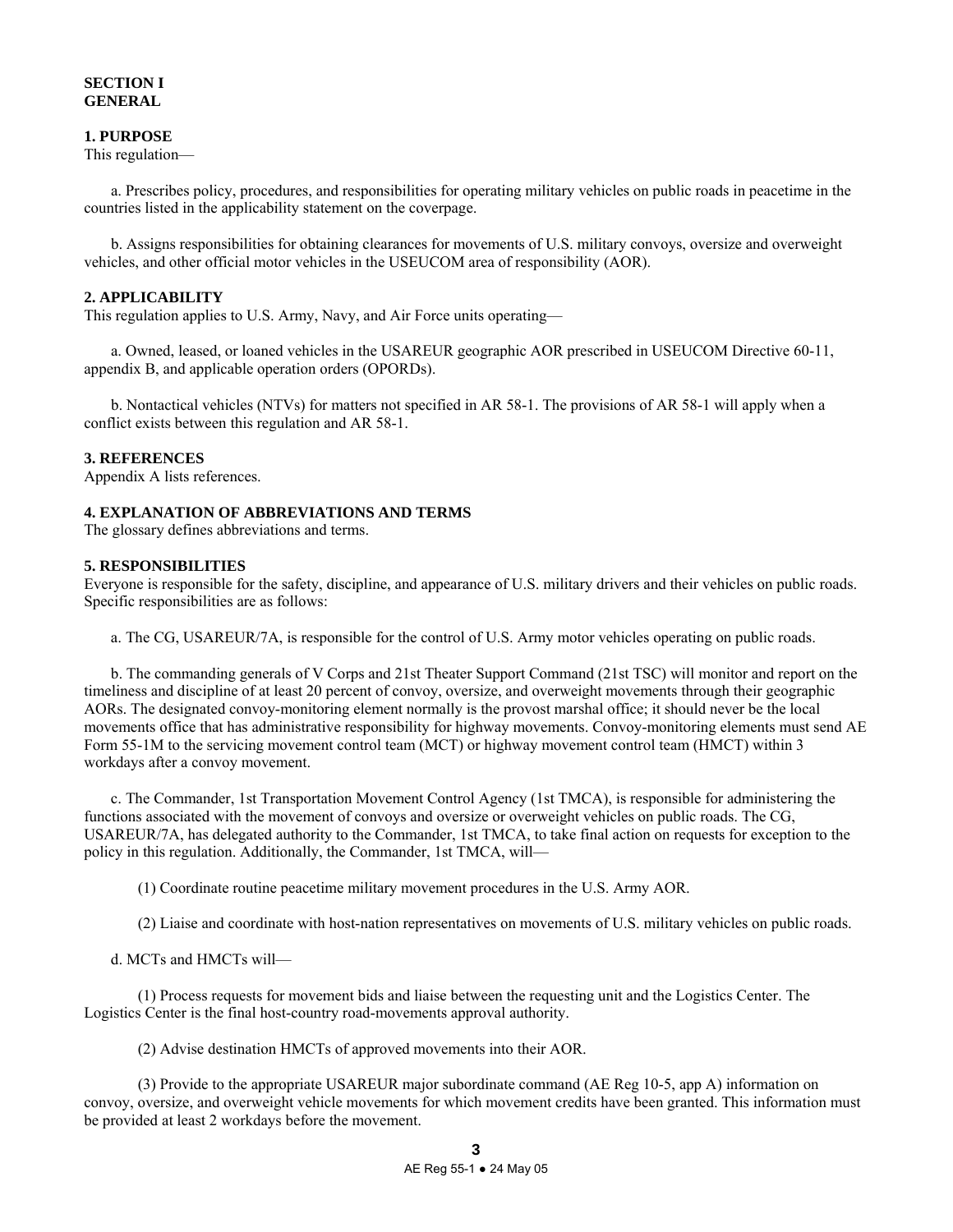e. Unit commanders and convoy commanders in charge of vehicle movements requiring a movement credit are responsible for—

 (1) Ensuring movement bids for convoys, oversize or overweight vehicles, and vehicles carrying hazardous material (HAZMAT) (when a movement clearance is required by AE Reg 55-4) are prepared and submitted according to times specified at *http://www.21tsc.army.mil/1\_tmca/hwyclearance.htm*.

(2) Ensuring information submitted on movement bids ((1) above) is correct.

(3) Performing a map and ground-route reconnaissance of routes that are unfamiliar or infrequently used.

 (4) Ensuring risk assessments and orientation and safety briefings are conducted before vehicles depart (FM 55-30 and USAREUR Reg 385-55).

 (5) Ensuring drivers, passengers, and persons involved in any phase of movement, cargo, or transportation comply with applicable laws, rules, regulations, and instructions.

(6) Ensuring that only qualified drivers who have a valid OF 346 operate the type of vehicles authorized.

 (7) Selecting reliable, experienced drivers for vehicles transporting ammunition and explosives, vehicles carrying other dangerous cargo (including flammables), and vehicles used in emergencies (for example, police patrol cars, firetrucks, ambulances). All drivers of vehicles transporting dangerous goods must have a valid *Accord Européen realtif au Transport International des Marchandises dangereus par Route (ADR)* (European Agreement Concerning the Transportation of Hazardous Goods by Highway) card in their possession (AE Reg 55-4).

 (8) Ensuring drivers and crews of vehicles transporting dangerous goods are briefed on the contents and requirements of the accident information sheets (AISs) applicable to the load. Drivers and crews must have the emergency equipment identified on the AISs and understand how to use the equipment before leaving the load-pickup point.

(9) Promptly reporting accidents or en route delays according to unit procedures.

 (10) Ensuring vehicles are functioning properly and are suitable for operation before being driven on public roads (for example, mechanical condition checked, dirt and debris removed).

 (11) Ensuring that convoy commanders or their representatives keep a completed AE Form 55-1N or Standardized Agreement (STANAG) 2155 with the valid march-credit number.

 f. Shipping activity personnel are responsible for providing accurate information (for example, dimension, weight, and HAZMAT category) on military cargo or equipment for highway shipment.

# **SECTION II POLICY**

# **6. GENERAL**

 a. When conflicts arise between this regulation and host-nation laws, the host-nation laws will take precedence. World events may result in the host-nation's political structure dictating new requirements or changing the rules of normal business practices.

 b. In Germany, vehicles used for towing operations must carry a copy of the permit (in both German and English) granting U.S. military vehicles permission to tow military equipment on the autobahn and off the autobahn onto a secondary road, but not onto the autobahn from a secondary road. Permits are available from the HMCT, MCT, or on the 1st TMCA Web site at *http://www.21tsc.army.mil/1\_tmca*.

c. Appendix B lists transportation POCs.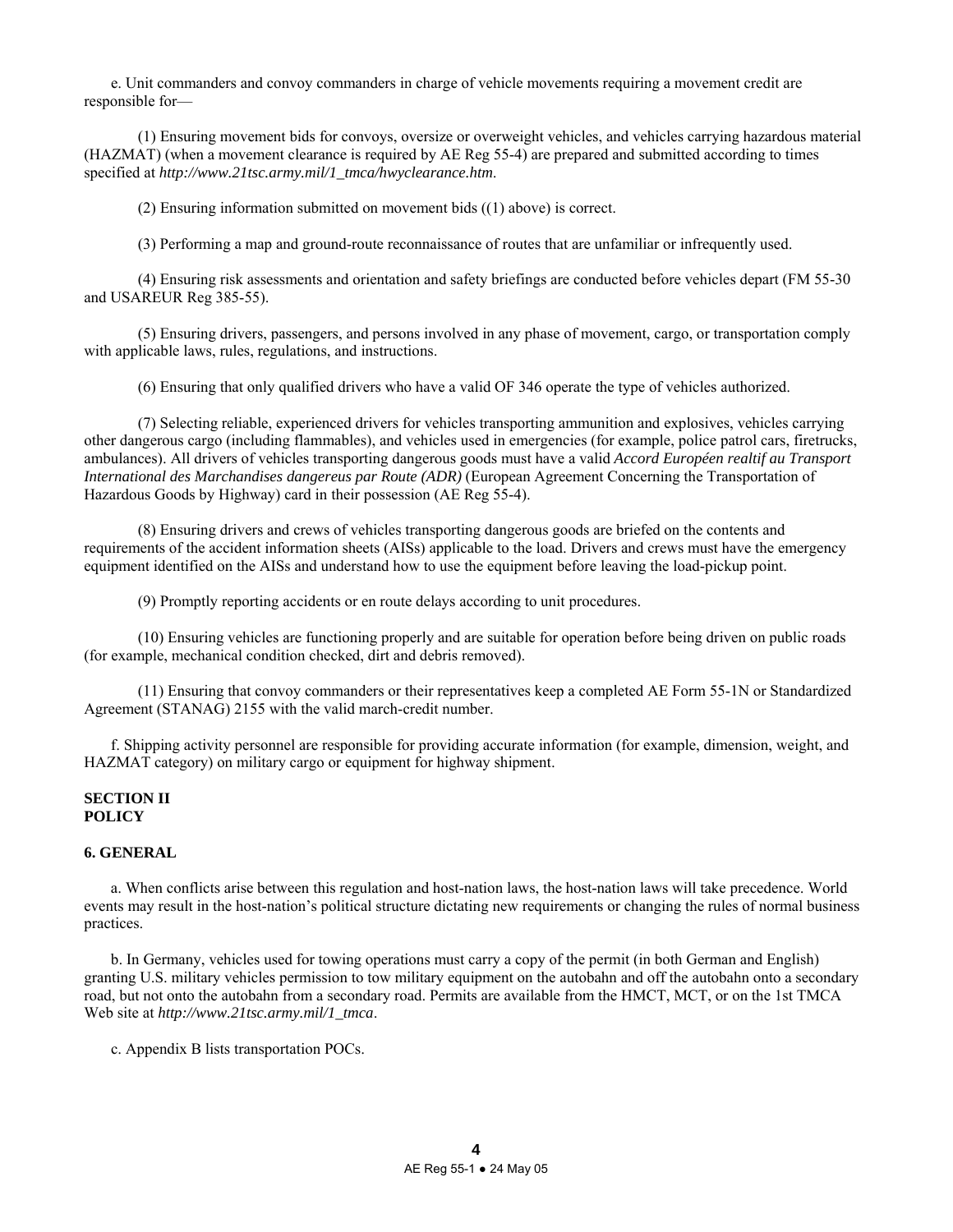### **7. RESTRICTIONS**

 a. Host-nation authorities may impose special restrictions to limit the use of certain public roads, require movements during specific times, or restrict the movement of some types of vehicles. Host-nation restrictions apply to military motorvehicle traffic. Deviations from host-nation regulations are not authorized except in a military emergency and then only when approved by a competent authority with proper regard for public safety.

(1) The Commander, 1st TMCA, will—

 (a) Forward information about restrictions to appropriate movement-control organizations, the USAREUR G4, and the 21st TSC distribution management center (DMC).

 (b) Approve or disapprove exceptions to policy for convoy and oversize or overweight movements when hostnation traffic restrictions are imposed after a special determination of military necessity is made.

 (c) Approve or disapprove single vehicle movements of high-priority cargo (for example, mail, subsistence, air lines of communication (ALOC)) on trucks exceeding host-nation limits during restricted periods.

(d) Provide specific guidance to transportation battalions for movements in (c) above.

(2) The servicing MCT or branch movement control team (BMCT) will—

 (a) Coordinate and forward requests for movements when traffic restrictions are imposed by host countries. These cases will be handled individually through applicable host-nation military road-traffic-control organizations.

(b) Forward movement credits received from host-nation authorities.

(c) Verify requests for high-priority cargo movements during restricted times (except for mail and ALOC).

(d) Approve or disapprove single-vehicle movements based on 1st TMCA guidance.

 b. The following are not allowed to operate on public roads from 0001 to 2200 on Sundays or host-nation holidays (and may be restricted further by local civilian authorities):

(1) Convoys and oversize or overweight vehicles.

(2) Trucks that exceed 7½ metric tons (16,500 pounds or more) in gross vehicle weight (GVW) (without trailers).

 c. Host-nation authorities may add restrictions for use of their highways during the peak summer holiday period and during host-nation holidays (table 1).

d. Individual vehicles not included in subparagraph b above may use public roads at a rate of not more than 10 vehicles per hour per start point and will not exceed 10 vehicles per hour if routes merge.

e. Military vehicles will be controlled during adverse weather or road conditions as follows:

 (1) Adverse weather or road conditions may require suspension of operations of military vehicles in the interest of safety. Unit commanders will determine the need to suspend motor-vehicle operations.

 (2) If a suspension of operations is declared after normal duty hours, unit personnel providing military vehicles will not dispatch any military vehicle from their motor pool area until restrictions are lifted.

 (3) Personnel who have a military vehicle dispatched to them will be especially cautious during conditions that would normally result in the suspension of military-vehicle operations during normal duty hours.

 (4) Suspension of motor restrictions according to (1) through (3) above does not apply to military police and emergency vehicles or vehicles supporting high-priority missions as determined by commanders of USAREUR major subordinate commands.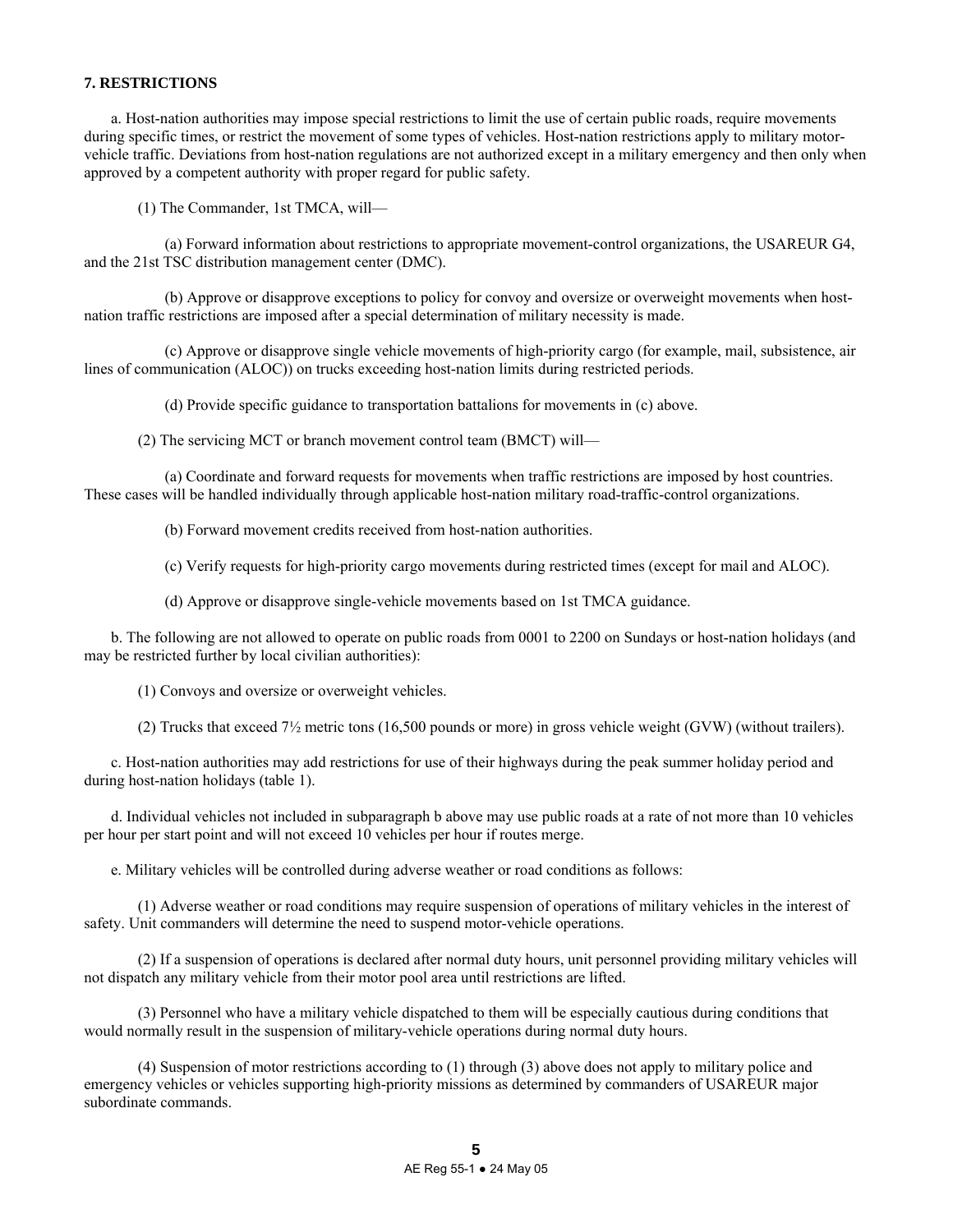| <b>Table 1</b>            | <b>Local National Holidays</b>     |                                                       |                    |                 |                         |                                                                    |                                                 |                                                       |           |                |           |         |                                 |                       |
|---------------------------|------------------------------------|-------------------------------------------------------|--------------------|-----------------|-------------------------|--------------------------------------------------------------------|-------------------------------------------------|-------------------------------------------------------|-----------|----------------|-----------|---------|---------------------------------|-----------------------|
|                           | Weekend<br><b>Restrictions</b>     | <b>Summer Travel</b><br><b>Restrictions</b><br>(note) | <b>January</b>     | February        | March                   | April                                                              | May                                             | June                                                  | July      | August         | September | October |                                 | November December     |
| Austria                   | Saturday 1500<br>until Sunday 2200 | $\overline{X}$                                        | 1 and 6            |                 |                         | Good Friday,<br>Easter, and<br>Easter Monday                       | 1 and<br>Ascension<br>Day                       | Whit Sunday,<br>Whit Monday,<br>and Corpus<br>Christi |           | 15             |           | 26      | $\mathbf{1}$                    | 8, 25, and 26         |
| Belgium                   |                                    |                                                       | $\mathbf{1}$       |                 |                         | Easter and<br>Easter Monday                                        | 1 and<br>Ascension<br>Day                       | Whit Sunday<br>and Whit<br>Monday                     | 11 and 21 | 15             |           |         | 1 and 11                        | 25                    |
| Bosnia and<br>Herzegovina |                                    |                                                       | 1, 7, and 14       |                 | $\mathbf{1}$            |                                                                    | 1 and $6$                                       | 28                                                    | 12        | 2, 15, and 28  | 8 and 21  |         | 1, 2, 8, and<br>25              | 25                    |
| Bulgaria                  |                                    |                                                       | 1                  |                 | $\overline{\mathbf{3}}$ | Good Friday,<br>Easter, and<br>Easter Monday                       | 1, 6, and 24                                    |                                                       |           |                | 6 and 22  |         | $\mathbf{1}$                    | 24, 25, and<br>26     |
| Czech<br>Republic         |                                    |                                                       | 1                  |                 |                         | Easter and<br>Easter Monday                                        | 1 and 8                                         |                                                       | 5, 6      |                |           | 28      |                                 | 24, 25, and<br>26     |
| Denmark                   |                                    |                                                       | 1                  |                 |                         | Holy<br>Thursday,<br>Good Friday,<br>Easter, and<br>Easter Monday  | Common<br>Prayer Day<br>and<br>Ascension<br>Day | 5, Whit Sunday,<br>and Whit<br>Monday                 |           |                |           |         |                                 | 24, 25, 26,<br>and 27 |
| France                    |                                    |                                                       | $\mathbf{1}$       |                 |                         | Good Friday,<br>Easter, and<br>Easter Monday                       | 1, 8, and<br>Ascension<br>Day                   | Whit Sunday<br>and Whit<br>Monday                     | 14        | 15             |           |         | 1 and 11                        | 25 and 26             |
| Germany                   |                                    | $\overline{X}$                                        | 1 and 6            | Carnival        |                         | Good Friday,<br>Easter, and<br>Easter Monday                       | 1 and<br>Ascension<br>Day                       | Whit Sunday,<br>Whit Monday,<br>and Corpus<br>Christi |           |                |           | 3       |                                 | 25, 26, and<br>31     |
| Greece                    |                                    |                                                       | 1 and $6$          | Clean<br>Monday | 25                      | Good Friday,<br>Easter, Easter<br>Monday, and<br>Easter<br>Tuesday | $\mathbf{1}$                                    | <b>Holy Ghost</b>                                     |           | 15             |           | 28      |                                 | 25 and 26             |
| Hungary                   |                                    |                                                       | 1                  |                 | 15                      | Easter and<br>Easter Monday                                        | $\overline{1}$                                  | Whit Sunday<br>and Whit<br>Monday                     |           | 20             |           | 23      | $\mathbf{1}$                    | 25 and 26             |
| Italy                     |                                    | $\mathbf X$                                           | 1 and $6$          |                 |                         | 25, Easter, and<br><b>Easter Monday</b>                            | 1 and<br>Sunday<br>nearest 2<br>June            |                                                       |           | 15             |           |         | Sunday<br>nearest 4<br>November | , 25, and 26          |
| Luxembourg                |                                    |                                                       | $\mathbf{1}$       | Carnival        |                         | Easter and<br>Easter Monday                                        | 1 and<br>Ascension<br>Day                       | Whit Sunday,<br>Whit Monday,<br>and Corpus<br>Christi |           | 15             | -1        |         | 1                               | 25 and 26             |
| Macedonia                 |                                    |                                                       | 1, 6, 7, and<br>14 |                 | 8                       | Easter                                                             | 1 and 24                                        |                                                       |           | $\overline{2}$ | 8         |         |                                 |                       |

**6**<br>AE Reg 55-1 ● 24 May 05 AE Reg 55-1 ● 24 May 05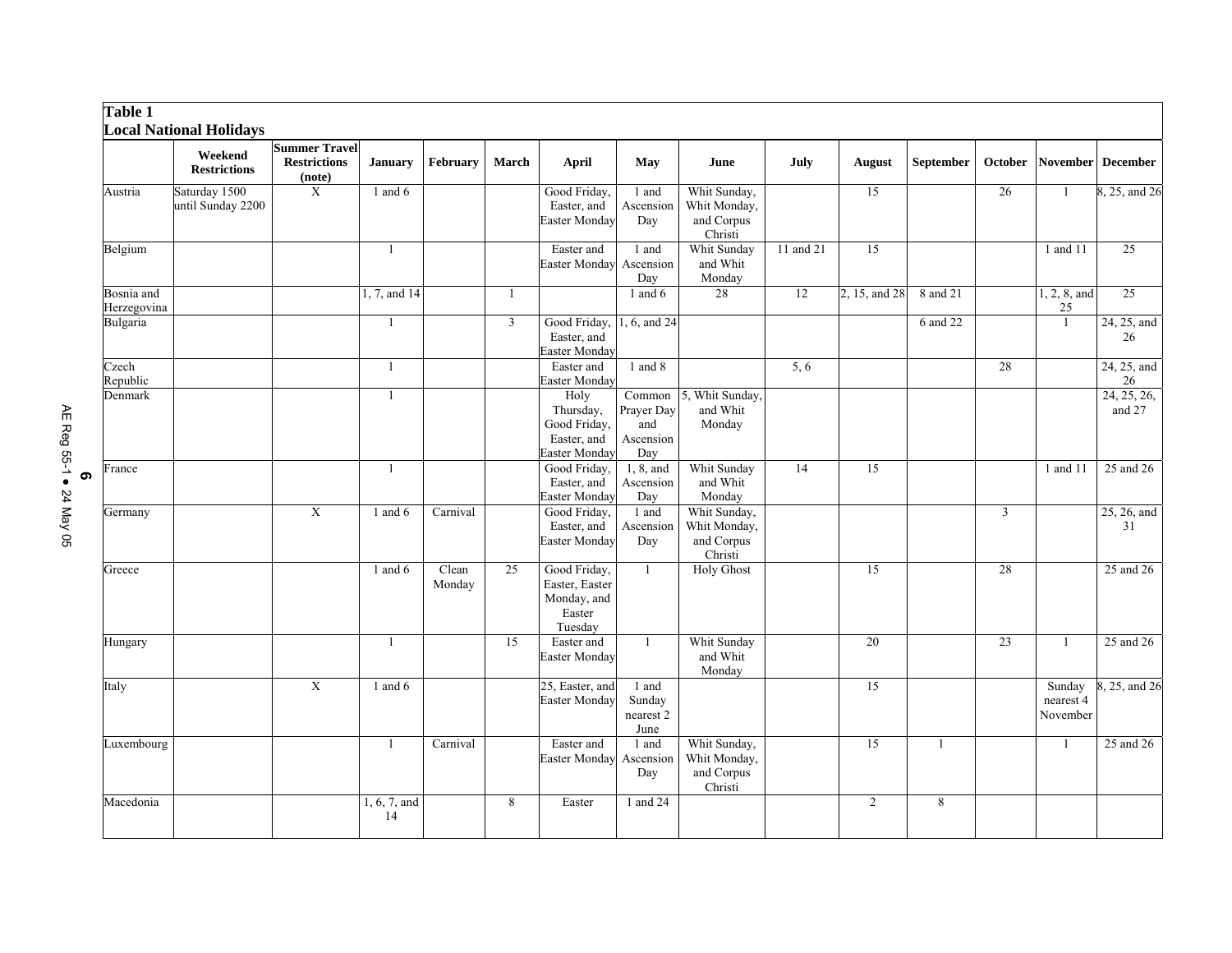# **Table 1**

|                    | <b>Local National Holidays (Continued)</b> |                                                                                                       |                |                 |       |                                                                     |                           |                                   |      |               |           |    |        |                           |
|--------------------|--------------------------------------------|-------------------------------------------------------------------------------------------------------|----------------|-----------------|-------|---------------------------------------------------------------------|---------------------------|-----------------------------------|------|---------------|-----------|----|--------|---------------------------|
|                    | Weekend<br><b>Restrictions</b>             | <b>Summer Travel</b><br><b>Restrictions</b><br>(note)                                                 | <b>January</b> | <b>February</b> | March | April                                                               | May                       | June                              | July | <b>August</b> | September |    |        | October November December |
| The<br>Netherlands |                                            |                                                                                                       |                |                 |       | Good Friday,<br>Easter, Easter<br>Monday, and<br>Koninginne-<br>dag | 5 and<br>Ascension<br>Day | Whit Sunday<br>and Whit<br>Monday |      |               |           |    |        | 25 and 26                 |
| Poland             |                                            |                                                                                                       |                |                 |       | Easter and<br><b>Easter Monday</b>                                  | l and 3                   | Corpus Christi                    |      | 15            |           |    | and 11 | 25 and 26                 |
| Romania            |                                            |                                                                                                       | 1, 2, and 6    |                 |       | Easter and<br>Easter Monday                                         |                           |                                   |      |               |           |    |        | 1, 25, and 26             |
| Slovenia           |                                            |                                                                                                       | 1 and 2        | 8               |       | Easter and<br><b>Easter Monday</b>                                  | and 2                     | 25 and Corpus<br>Christi          |      | 15            |           | 31 |        | 25 and 26                 |
| Slovakia           |                                            |                                                                                                       | l and 6        |                 |       | Good Friday<br>and Easter                                           |                           |                                   | 5    | 29            | 1 and 15  |    |        | 24, 25, and<br>26         |
| Ukraine            |                                            |                                                                                                       | l and 7        |                 | 8     | Good Friday<br>and Easter                                           | and 2                     | 28 and Corpus<br>Christi          |      | 24            |           |    |        |                           |
|                    |                                            | NOTE: Specific restrictions can be found on the 1st TMCA Web site (http://www.21tsc.army.mil/1_tmca). |                |                 |       |                                                                     |                           |                                   |      |               |           |    |        |                           |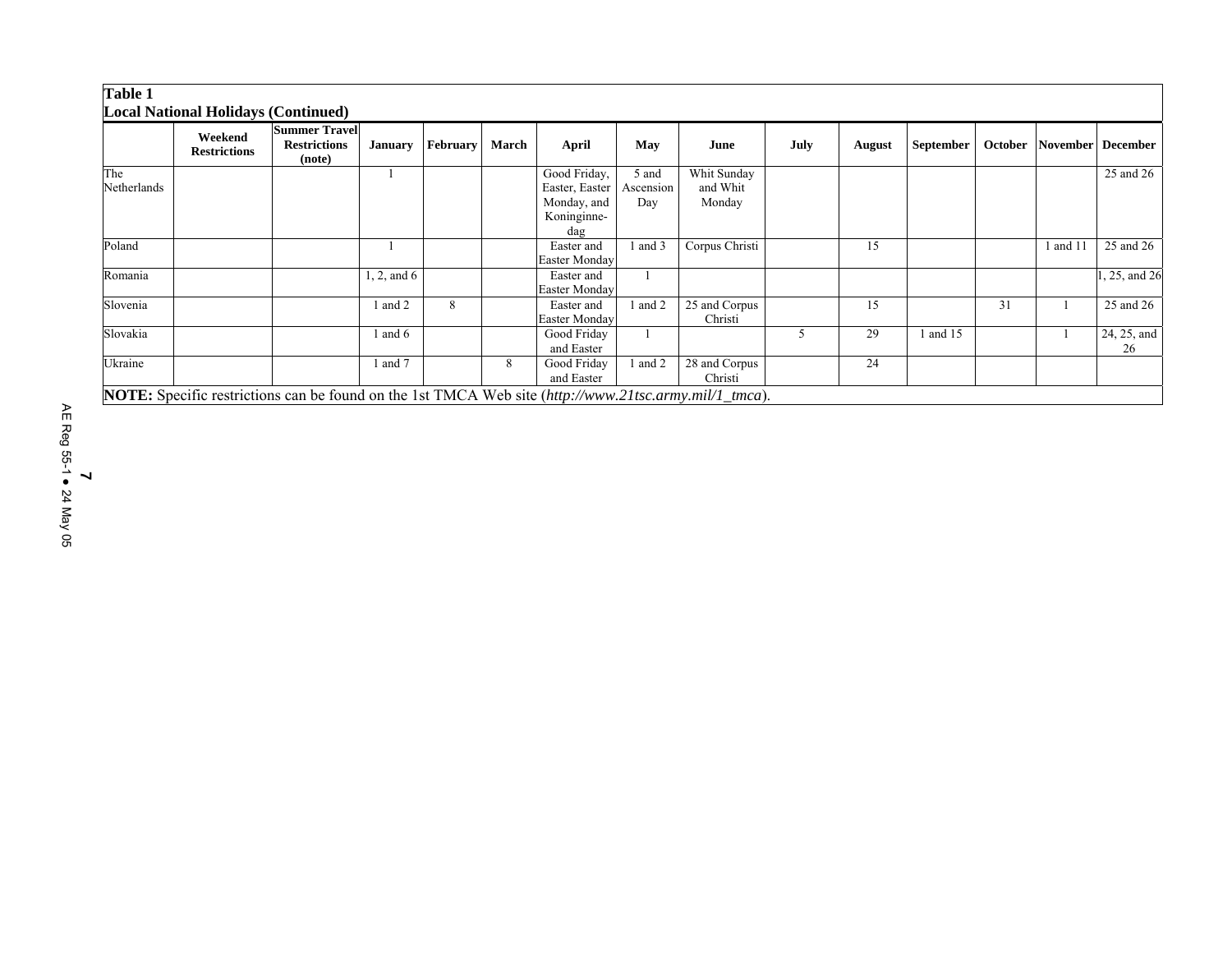f. Certain roads and bridges are closed to vehicles that exceed the military load class (MLC) weight limitations posted on international road signs even though the vehicle does not require a road clearance for being oversize or overweight. Drivers must follow posted limitations.

# **8. MOVEMENT CREDITS**

A movement credit must be obtained as prescribed in paragraph 15 for the following types of vehicle movements:

- a. Convoys and oversize or overweight vehicles (table 2).
- b. Tracked vehicles moving under their own power on public roads.
- c. Vehicles on highways or public roads moving less than the minimum posted speed limit.

 d. Vehicles operating when road restrictions have been imposed (para 7). This does not include movement of individual vehicles that are over 7½ metric tons but not oversize or overweight when approved by the Commander, 1st TMCA, through the servicing transportation battalion.

### **9. EN ROUTE REFUELING**

a. Convoy commanders will make necessary refueling arrangements before leaving the home station.

b. Drivers of convoy vehicles will carry enough lubricants and oils during movement to avoid using commercial sources.

 c. Unit refueling points along a route of march must be approved by the host nation before the movement begins. Refueling points will be requested through the servicing BMCT or MCT. The 21st TSC G5 and the 1st TMCA will coordinate with the host nation for approval of refueling points.

# **10. AMMUNITION AND OTHER HAZARDOUS CARGO**

 a. All drivers of petroleum, oils, and lubricants (POL) tank vehicles (except when purged) and all drivers of vehicles transporting packaged HAZMAT (except when covered by a valid AE Reg 55-4 exemption) will have a valid orange *ADR*  card in their possession. The Combined Arms Training Center provides *ADR* driver training (HAZ 11 course).

 b. All personnel preparing, loading, and unloading HAZMAT from a vehicle must be trained as prescribed in AE Regulation 55-4, appendix B.

 c. Commanders will not direct an individual to operate a vehicle loaded with HAZMAT or operate its load equipment unless the individual is trained and certified.

 d. All HAZMAT transportation must be accompanied by a valid transportation document prepared according to AE Regulation 55-4. DD Form 836 may be used if it is completed according to AE Regulation 55-4. Page 3 of DD Form 836 (HAZMAT Emergency Response Information) is not valid for transport in Europe. Discard that page and replace it with the applicable AIS.

 e. Shippers are responsible for providing European AISs to drivers (AE Reg 55-4, para 12). The sheets will be carried throughout the transport for each item or group of items. Drivers will carry AISs in the languages of the driver, the origin country, the destination country, and all countries transited. The driver must understand the requirement of each sheet and have all safety and environmental-protection materials required by the sheets before starting the transport. The sheets are a commercial standard that may be locally procured or downloaded from the following:

 (1) For ammunition and explosives: *http://www.per.hqusareur.army.mil/services/safetydivision/dandergoodsexp/ language.htm*.

(2) For all other HAZMAT: *https://extranet.g4.hqusareur.army.mil/datastor/umi/umipro.cfm*.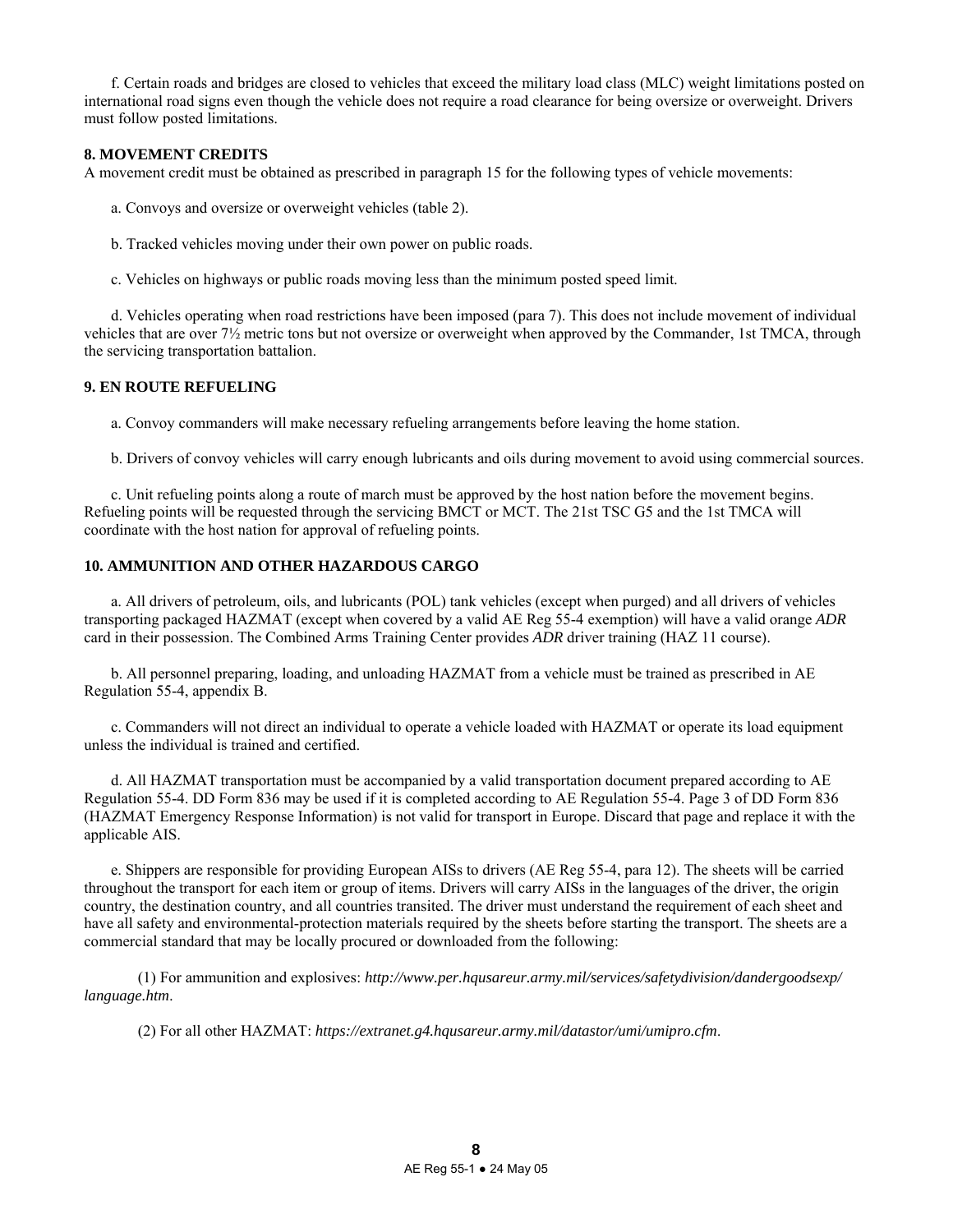| Table 2<br><b>Oversize and Overweight Vehicles</b> |                                                                                                                                                                                                                               |             |          |              |              |                |
|----------------------------------------------------|-------------------------------------------------------------------------------------------------------------------------------------------------------------------------------------------------------------------------------|-------------|----------|--------------|--------------|----------------|
| Country                                            | <b>Oversized</b>                                                                                                                                                                                                              | Width       | Height   | Length       |              | Overweight     |
| Austria                                            |                                                                                                                                                                                                                               |             | (note 1) |              |              |                |
| Belgium                                            | <b>Single Vehicle</b>                                                                                                                                                                                                         | 2.5 meters  | 4 meters | 12 meters    |              |                |
|                                                    |                                                                                                                                                                                                                               |             |          |              | 1 or 2 axles | 16 metric tons |
|                                                    |                                                                                                                                                                                                                               |             |          |              | $3+$ axles   | 22 metric tons |
|                                                    | Tractor & Semitrailer                                                                                                                                                                                                         | 2.5 meters  | 4 meters | 15.5 meters  |              | 44 metric tons |
|                                                    | Truck & Trailer                                                                                                                                                                                                               | 2.5 meters  | 4 meters | 20 meters    |              | 44 metric tons |
| Bosnia and Herzegovina                             |                                                                                                                                                                                                                               |             | (note 1) |              |              |                |
| Croatia                                            |                                                                                                                                                                                                                               |             | (note 1) |              |              |                |
| Denmark                                            | Single Vehicle, 2 axles                                                                                                                                                                                                       | 2.55 meters | 4 meters | 10 meters    |              |                |
|                                                    | Single Vehicle, 3+ axles                                                                                                                                                                                                      | 2.55 meters | 4 meters | 12 meters    |              |                |
|                                                    |                                                                                                                                                                                                                               |             |          |              | 1 or 2 axles | 18 metric tons |
|                                                    |                                                                                                                                                                                                                               |             |          |              | $3+$ axles   | 24 metric tons |
|                                                    | Tractor & Semitrailer                                                                                                                                                                                                         | 2.55 meters | 4 meters | 14 meters    |              | 32 metric tons |
|                                                    | Truck & Trailer                                                                                                                                                                                                               | 2.55 meters | 4 meters | 18 meters    |              | 44 metric tons |
| France                                             | Single Vehicle                                                                                                                                                                                                                | 2.5 meters  | 4 meters | 11 meters    |              |                |
|                                                    |                                                                                                                                                                                                                               |             |          |              | 1 or 2 axles | 13 metric tons |
|                                                    |                                                                                                                                                                                                                               |             |          |              | $3+$ axles   | 26 metric tons |
|                                                    | Tractor & Semitrailer                                                                                                                                                                                                         | 2.5 meters  | 4 meters | 16.5 meters  |              | 38 metric tons |
|                                                    | Truck & Trailer                                                                                                                                                                                                               | 2.5 meters  | 4 meters | 18.35 meters |              | 38 metric tons |
| Germany                                            | Single Vehicle                                                                                                                                                                                                                | 2.55 meters | 4 meters | 12 meters    |              |                |
|                                                    |                                                                                                                                                                                                                               |             |          |              | 1 or 2 axles | 10 metric tons |
|                                                    |                                                                                                                                                                                                                               |             |          |              | $3+$ axles   | 22 metric tons |
|                                                    | Tractor & Semitrailer                                                                                                                                                                                                         | 2.55 meters | 4 meters | 15.5 meters  |              | 40 metric tons |
|                                                    | Truck & Trailer                                                                                                                                                                                                               | 2.55 meters | 4 meters | 18.35 meters |              | 40 metric tons |
| Hungary                                            |                                                                                                                                                                                                                               |             | (note 1) |              |              |                |
| Italy                                              | Single Vehicle                                                                                                                                                                                                                | 2.55 meters | 4 meters | 12 meters    | (note 2)     |                |
|                                                    | Tractor & Semitrailer                                                                                                                                                                                                         | 2.55 meters | 4 meters | 16.5 meters  |              |                |
|                                                    | Truck & Trailer                                                                                                                                                                                                               | 2.55 meters | 4 meters | 18.75 meters |              |                |
| Luxembourg                                         | Single Vehicle                                                                                                                                                                                                                | 2.6 meters  | 4 meters | 12 meters    |              |                |
|                                                    |                                                                                                                                                                                                                               |             |          |              | 1 or 2 axles | 19 metric tons |
|                                                    |                                                                                                                                                                                                                               |             |          |              | $3+$ axles   | 26 metric tons |
|                                                    | Tractor & Semitrailer                                                                                                                                                                                                         | 2.5 meters  | 4 meters | 15.5 meters  |              | 38 metric tons |
|                                                    | Truck & Trailer                                                                                                                                                                                                               | 2.5 meters  | 4 meters | 20 meters    |              | 40 metric tons |
| The Netherlands                                    | Single Vehicle                                                                                                                                                                                                                | 2.5 meters  | 4 meters | 12 meters    |              |                |
|                                                    |                                                                                                                                                                                                                               |             |          |              | 1 or 2 axles | 16 metric tons |
|                                                    |                                                                                                                                                                                                                               |             |          |              | $3+$ axles   | 22 metric tons |
|                                                    | Tractor & Semitrailer                                                                                                                                                                                                         | 2.5 meters  | 4 meters | 15.5 meters  |              | 50 metric tons |
|                                                    | Truck & Trailer                                                                                                                                                                                                               | 2.5 meters  | 4 meters | 18 meters    |              | 50 metric tons |
| Republic of Macedonia                              |                                                                                                                                                                                                                               |             | (note 1) |              |              |                |
| Slovenia                                           |                                                                                                                                                                                                                               |             | (note 1) |              |              |                |
|                                                    | <b>NOTES:</b> 1. Contact the appropriate transportation officials when traveling from, in, or through this country.<br>2. There are 12 different weight estegaries in Italy For details go to http://www.21tse.communi/1, two |             |          |              |              |                |

2. There are 13 different weight categories in Italy. For details go to *http://www.21tsc.army.mil/1\_tmca*.

 f. The European Compliance Inspection Program (ECIP) (AE Reg 55-4, app C) requires all vehicles that transport HAZMAT to be inspected annually. Annual inspections must be documented, and inspection documents must be in the vehicle whenever HAZMAT is transported.

 g. DD Form 626 will be used only for single-mission inspections when a vehicle is transporting explosives and for all tank vehicles. This is in addition to the ECIP documentation (AE Reg 55-4, secs IV and V). Responsible personnel will inspect vehicles for obvious defects using DD Form 626 before dispatch. The license check will include checking the *ADR*  card for validity and checking for authorization to transport the material (AE Reg 55-4, fig B-1).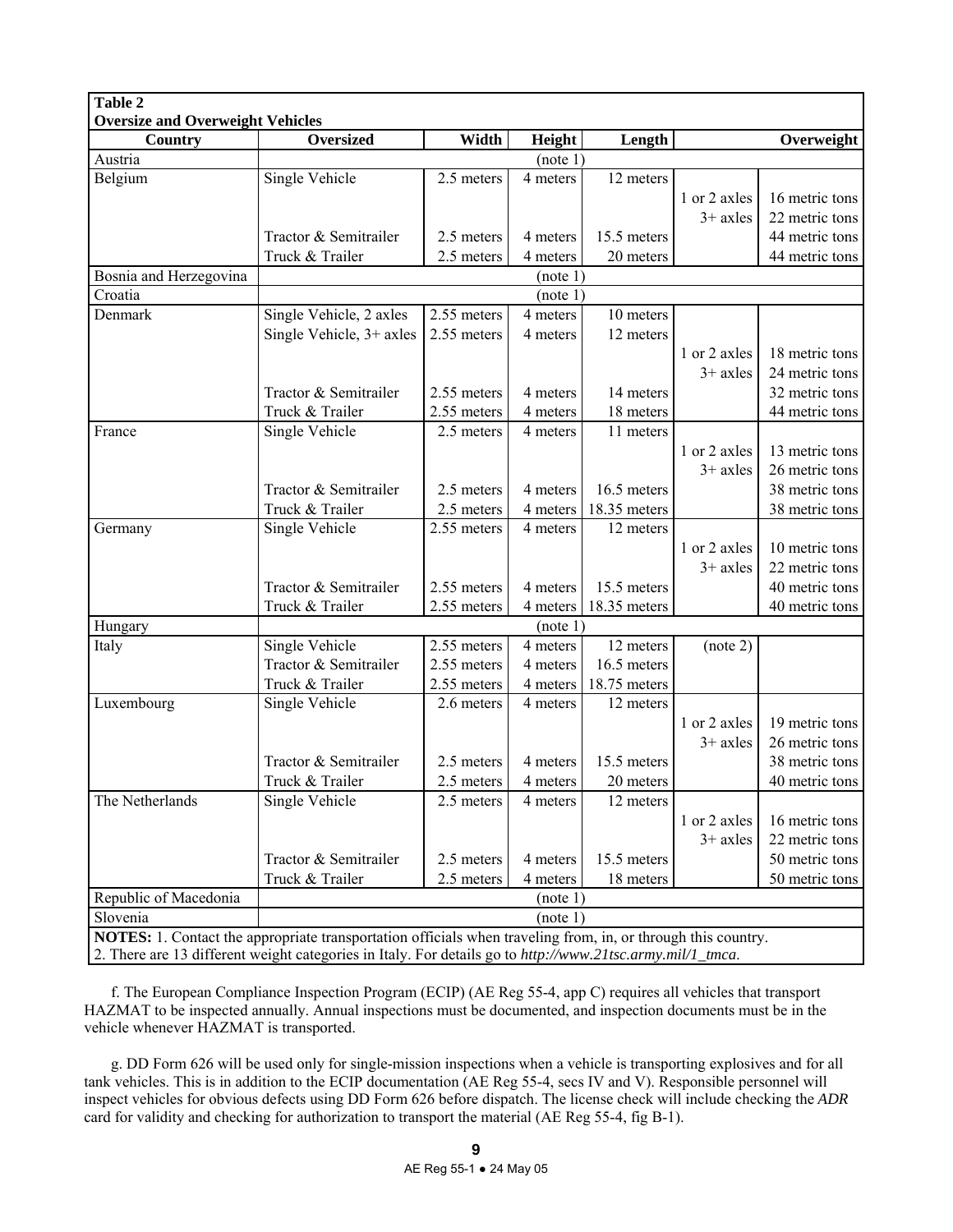h. Drivers of vehicles transporting packaged goods shipments of explosives or other dangerous cargo in Europe will display orange rectangular plates on the front and rear of the transport unit except when AE Regulation 55-4 allows a valid exemption (AE Reg 55-4, para 24). Tank vehicles will also display numbered orange plates in a configuration agreeing with AE Regulation 55-4, section V. The United States Department of Transportation (DOT) placards with United Nations (U.N.) numbers are not valid substitutes for the numbered orange plates. Plates must be secured in a way that they will not become loose during transport or by minor accident. Plates may be procured locally or may be manufactured locally as long as they meet European size, color, reflectivity, and fire-endurance requirements (AE Reg 55-4, app G).

 i. Diamond placards have limited application in Europe. The rectangular orange warning plates are the European indication that a transport unit is transporting dangerous goods. Failure to properly placard a vehicle (including placement of placards where and when not required) is a violation of the law. When required, vehicle HAZMAT placards (diamond shape, 25 by 25 centimeter minimum) must be affixed on the left side, right side, and rear of the vehicle. No vehicle placards may be affixed on the front of the vehicle. Placards will be procured locally (AE Reg 55-4, para 24).

 (1) All vehicles transporting ammunition or explosives must have placards, except vehicles with cargo limited to 1.4S ammunition when carried under the small quantity exemption (AE Reg 55-4, para 32 and app D).

 (2) All tank vehicles and vehicles transporting tanks (AE Reg 55-4, para 39) must have placards. Placards may be painted on tanks as long as they meet the European requirement for size, color, and format. Front-mounted vehicle placards are not legal and will be securely covered, painted, or removed.

 j. Containers must have placards on all 4 sides with placards required for each HAZMAT loaded inside (AE Reg 55-4, para 24). Vehicles transporting placarded containers do not require additional placards; however, the transport vehicle must be marked with orange rectangular warning plates.

 k. Drivers will stop engines, set the handbrake, and chock wheels while loading and unloading vehicles. The vehicle engine may remain running when required to operate mechanical handling equipment organic to the vehicle.

 l. Transport units will be equipped with fire extinguishers meeting the European weight requirement in AE Regulation 55-4. Drivers will be trained to use fire extinguishers.

 m. Passengers will not be permitted to travel in vehicles transporting nonexempt quantities of HAZMAT. Individuals designated with a specific crew duty are not "passengers." All individuals in the vehicle crew will be briefed by the driver on information in the AIS, on fighting fires, and on responsibilities following an accident.

n. Drivers will ensure the body of each vehicle is free of—

(1) Contaminants that might cause a dangerous reaction with the load.

(2) Nails and other projections that might damage containers or produce sparks through metal-to-metal contact.

 o. Responsible personnel will load cargo entirely within the body of the vehicle and ensure the tailgate is closed. The tarpaulin, if included with the vehicle, should be made of flameproof material. Government-owned vehicles normally are equipped with tarpaulins that are fire resistant when new. The flame-resistant solution, available from supply sources and applied to the canvas of Government vehicles, provides adequate flame resistance.

 p. Commanders will ensure HAZMAT is transported over the route presenting the least risk. That may require a longer distance. Drivers will avoid large cities and other congested areas when possible and will carry a stripmap to show the authorized route. When required by AE Regulation 55-4, a special march credit must be obtained. Drivers will not violate HAZMAT-posted routes under any circumstances. The following signs must be obeyed and stripmaps must include the following information about the signs:



No entry for any orange-plated vehicle transporting goods in packages or in a tank/bulk.

No entry for any orange-plated vehicle carrying a water-contaminating load in packages or in a tank/bulk.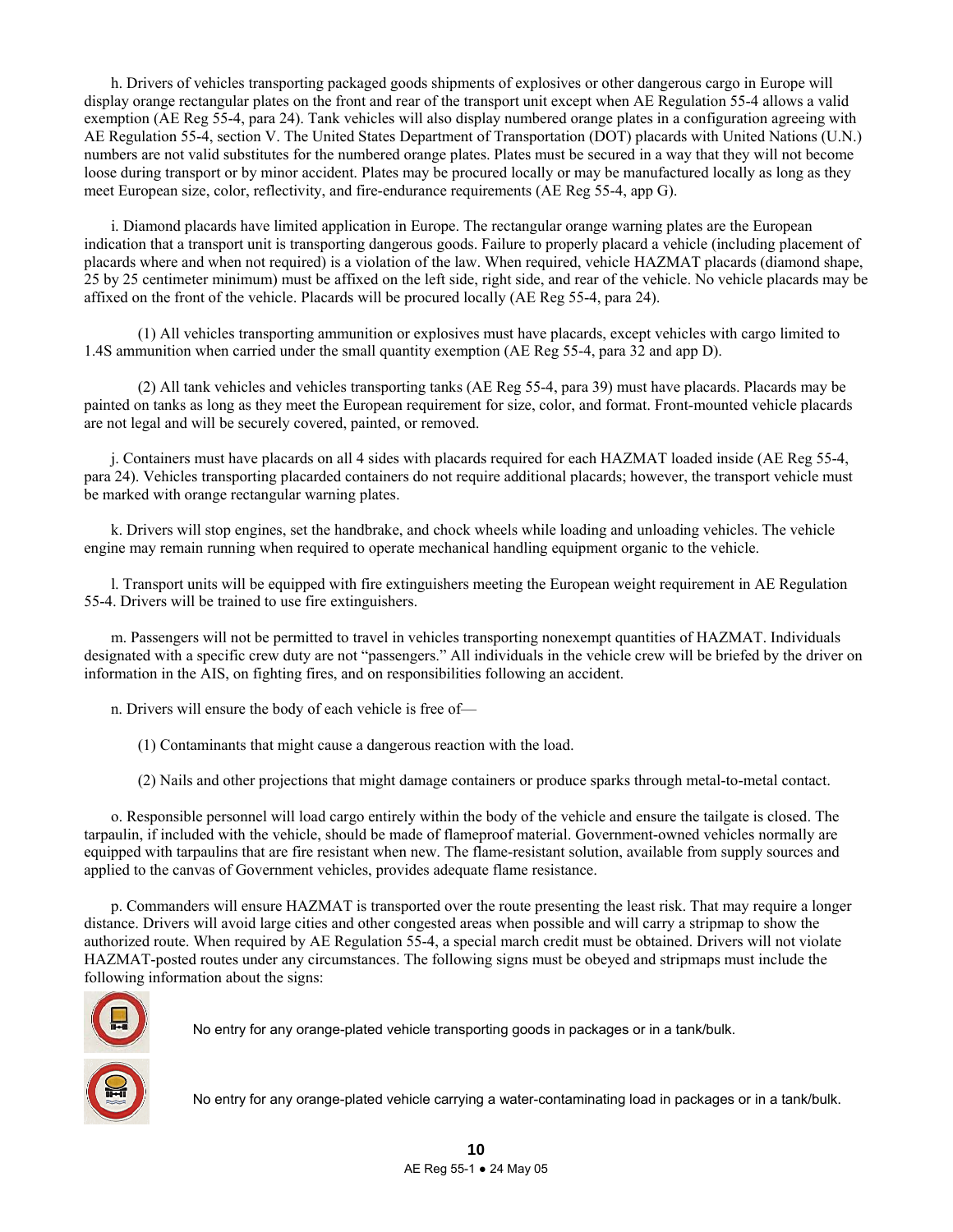q. HAZMAT loaded in a vehicle, in a container, or in multiple containers on the same vehicle must be compatible according to AE Regulation 55-4.

 r. Cargo trucks and truck-tractor semitrailers and flatbeds (with sides and tailgates) are preferred vehicles for transporting explosives and ammunition. AE Regulation 55-4, section V, limits the types of ammunition and explosives to certain types of vehicles and to certain maximum net-explosive weights.

s. The use of privately owned vehicles (POVs) to transport explosives and ammunition is prohibited.

### **11. SPEED LIMITS**

Convoy commanders will ensure—

 a. Speed limits imposed by host nations are obeyed except when lower limits are established by the march credit or the technical manual of the vehicle being operated. Senior occupants will ensure vehicles are operated at prescribed speeds.

 b. Speed is reduced when appropriate to ensure safe operation based on road, weather, and traffic conditions. Table 3 prescribes maximum speed limits.

| Table 3                                                                                                                                                                                       |               |                               |                                            |
|-----------------------------------------------------------------------------------------------------------------------------------------------------------------------------------------------|---------------|-------------------------------|--------------------------------------------|
| <b>Maximum Speeds for Normal Driving Conditions</b>                                                                                                                                           |               |                               |                                            |
|                                                                                                                                                                                               | <b>Cities</b> | Autobahns/<br><b>Highways</b> | Other/<br><b>Secondary</b><br><b>Roads</b> |
| Speed Limits for NTVs (miles per hour/kilometers per hour)                                                                                                                                    |               |                               |                                            |
| NTVs under 7,000 pounds GVW (for example, cargo trucks, carryalls,<br>minivans, panel trucks, sedans)                                                                                         | 31/50         | 74/120                        | 60/100                                     |
| <b>Exceptions</b>                                                                                                                                                                             |               |                               |                                            |
| Buses or NTVs with 12 or more passengers seated                                                                                                                                               | 31/50         | 50/80                         | 50/80                                      |
| Buses or NTVs with 12 or more passengers standing                                                                                                                                             | 31/50         | Not authorized                | Not authorized                             |
| NTVs over 7,000 pounds GVW (for example, cargo, refuse, and tank<br>trucks (including tractor and trailer), wreckers)                                                                         | 31/50         | 50/80                         | 37/60                                      |
| Any NTVs pulling any type of trailer                                                                                                                                                          | 31/50         | 50/80                         | 50/80                                      |
| Speed Limits for Tactical Vehicles (miles per hour/kilometers per hour)                                                                                                                       |               |                               |                                            |
| March columns (excluding vehicles that might further restrict speed)                                                                                                                          | 31/50         | 50/80                         | 50/80                                      |
| Oversized, overweight, and towed vehicles                                                                                                                                                     | 31/50         | 50/80                         | 37/60                                      |
| Trucks, $\frac{1}{4}$ - to $1\frac{1}{4}$ -ton (with or without trailers, including high mobility<br>multipurpose wheeled vehicles (HMMWVs) and commercial utility cargo<br>vehicles (CUCVs)) | 31/50         | 50/80                         | 37/60                                      |
| Trucks and truck tractors, $1\frac{1}{2}$ -ton and larger (with or without trailers)                                                                                                          | 25/40         | 50/80                         | 37/60                                      |
| Trucks transporting ammunition, dangerous cargo, or explosives                                                                                                                                | 25/40         | 50/80                         | 37/60                                      |
| M939 family of vehicles that have not had the antilock brake system<br>(ABS) retrofit modification work order (MWO) completed                                                                 | 25/40         | 40/65                         | 35/57                                      |

**NOTES:** 1. The above speed limits will be observed unless a lower speed limit is posted or weather or traffic conditions warrant a lower speed.

2. For vehicles carrying hazardous cargo—

a. If visibility is less than 50 meters, the driver will stop at the nearest parking area until visibility improves.

 b. If a vehicle weighing more than 3.5 tons and carrying hazardous cargo is traveling faster than 31 miles per hour/50 kilometers per hour, it will maintain a distance of at least 50 meters from the vehicle in front.

### **12. MOVEMENT TO AND FROM TRAINING AREAS**

 a. Maneuver rights within training areas do not include movement credits to and from the training areas. Unit commanders will obtain these credits as prescribed in paragraph 15.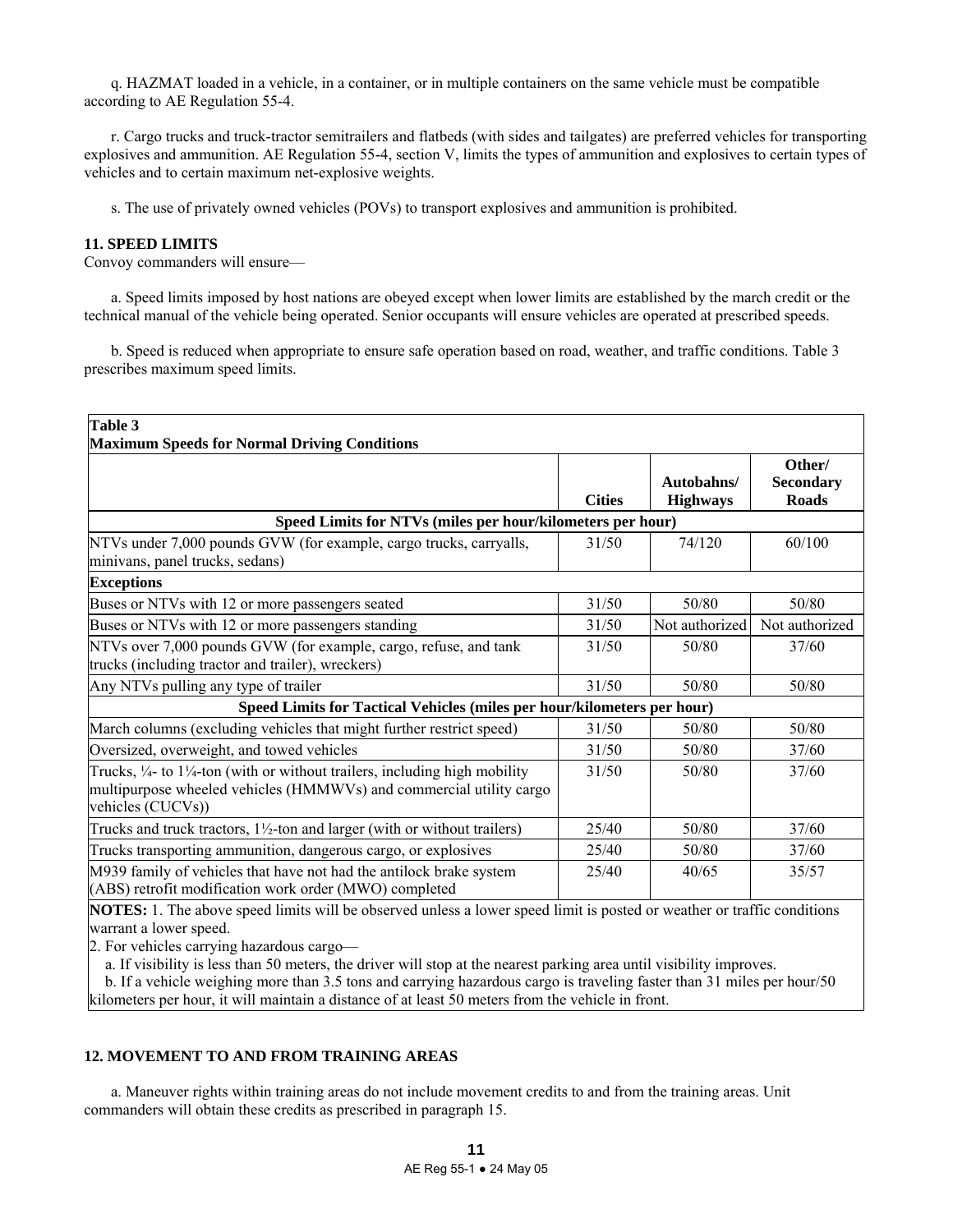b. The initial movement from home station to the training area will be requested from the servicing MCT or BMCT according to the times shown at *http://www.21tsc.army.mil/1\_tmca/hwyclearance.htm*.

 c. The movement from the training area to the home station will be requested from the servicing training area MCT or BMCT.

 d. Convoy commanders will ensure vehicle bumper markings are not removed during movement to and from a training area. Convoy commanders will ensure driver and vehicle identification is made available to authorities (for example, foresters, military or civilian police) when requested.

 e. Convoy commanders will ensure that movement numbers and other convoy-identification markings are displayed as prescribed by Allied Movement Publication (AMovP)-1 and this regulation for movements over public roads.

# **SECTION III PROCEDURES FOR VEHICLE MOVEMENTS**

### **13. GENERAL**

 a. The unit commander will submit a request for clearance on AE Form 55-1N (app C) or STANAG 2155 to receive approval (movement credit) as follows:

 **(1) Divisional Units.** Movement bids must be sent to the movement control office (MCO) or division transportation office (DTO) according to division transportation procedures. Specific divisional guidance will be provided by the V Corps movement-control battalion (27th Transportation Battalion).

 **(2) Nondivisional Corps Units and Theater Units.** Movement bids will be sent to the servicing MCT or BMCT responsible for the area from which the movement originates.

 b. Unit commanders will ensure the weights and measurements on AE Form 55-1N or STANAG 2155 are accurate. Weights and dimensions must be in metric measurements. Particular emphasis should be placed on vehicle distinctions (for example, M1A1, M2A2).

 c. The MCT, BMCT, or HMCT will receive movement credits and numbers (movement orders) only after coordination with and approval by host-nation authorities. Host-nation-approved clearances and routings are binding and are considered an order of the CG, USAREUR/7A. Unit commanders requesting changes to an approved clearance will submit their requests according to times prescribed at *http://www.21tsc.army.mil/1\_tmca/hwyclearance.htm*.

 d. Units desiring to leave trailers in another country and return to home station must specify these arrangements on AE Form 55-1N or STANAG 2155.

e. Drivers of military vehicles crossing international borders will carry STANAG 2155 and all of the following:

- (1) OF 346.
- (2) DD Form 2A(ACT).
- (3) NATO travel orders.

 (4) List of emergency telephone numbers (including telephone numbers for the host nation's law-enforcement agency).

### **14. CONVOYS AND OVERSIZE OR OVERWEIGHT VEHICLE MOVEMENTS**

Convoys, oversize and overweight vehicles, and slow-moving vehicles directly affect traffic safety. The movement-control system will help manage the risks associated with integrating military traffic into the public highway system.

 **a. Movement Credits.** Host-nation movement authorities will provide approval for movement (a movement credit) to the requesting unit through MCT or BMCT channels. This movement credit grants the moving unit permission to move over a specified route at a fixed time as prescribed in the movement instructions issued with the movement credit. Movement credits and routings provided through host-nation authorities are binding and are considered an order of the CG, USAREUR/7A.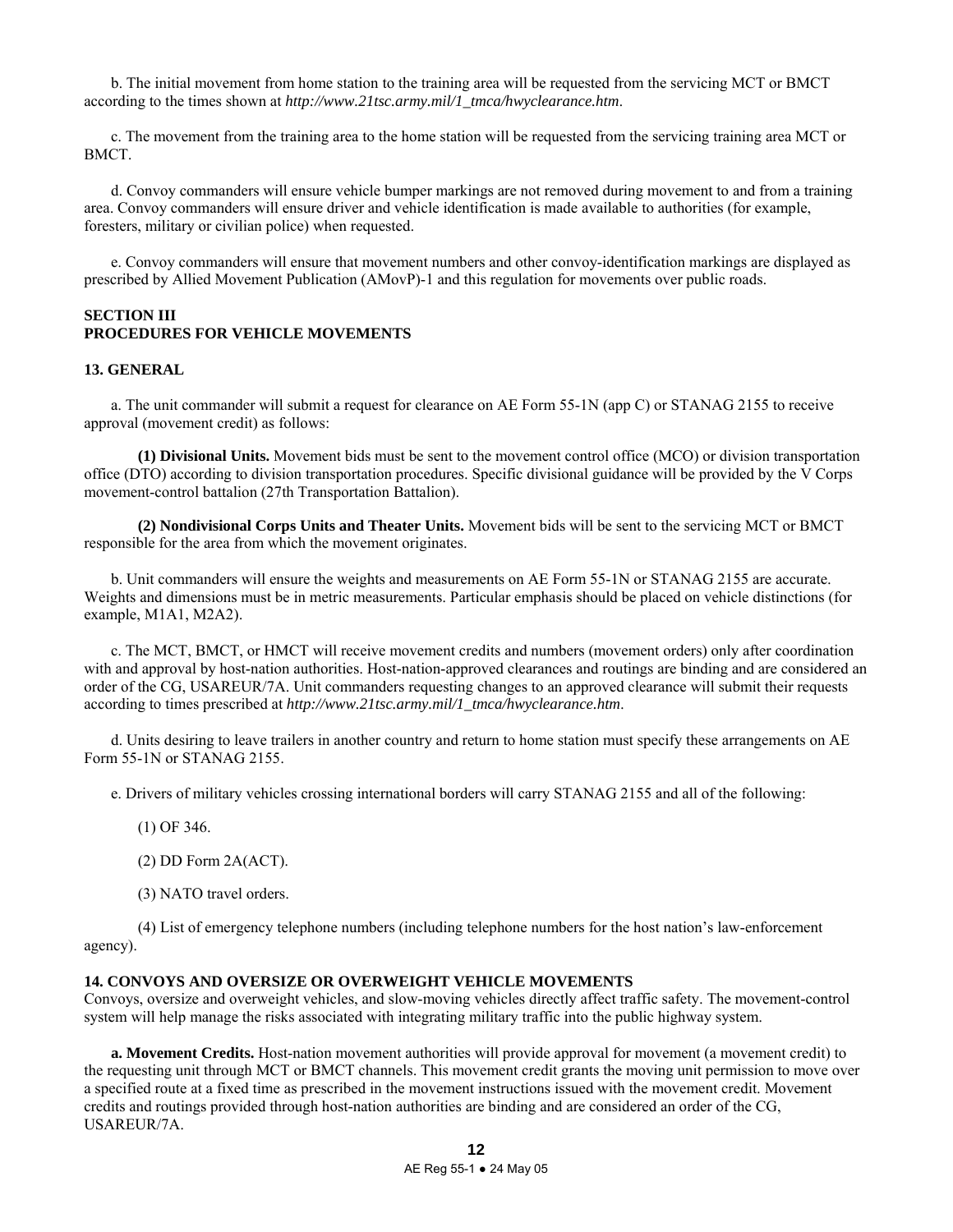(1) Units must understand that only the proper host-nation authority may grant final approval for movements requiring a movement credit. Units may not begin movement until the movement credit is granted.

 (2) At the same time that the movement credit is issued, a movement number will be allocated. This movement number, once issued, becomes a movement order. The movement number will identify the move during the entire road movement. A movement number is composed of eight characters (for example, 14 GE EB 29).

(a) The first two numbers indicate the day of the month the movement will begin.

(b) The first two letters indicate the national symbol of the country authorizing the move.

(c) The second two letters indicate the authority granting the clearance.

(d) The second two numbers indicate the number of the clearance for that date.

### **b. Organization.**

 (1) A march unit normally will not exceed 25 vehicles. For control purposes, a march serial will be limited to no more than five march units.

(2) At least 5 minutes will separate march units and at least 15 minutes will separate march serials on the open road.

 (3) The interval between vehicles in an open-column march unit must be at least 100 meters (110 yards) or a 6 second interval on highways, and 50 meters (60 yards) or a 4-second interval on secondary roads (excluding congested areas). March units will reduce their speed and vehicle intervals when approaching congested areas and proceed in a closed column.

 (4) The interval may be reduced to 25 meters (30 yards) or a 2-second interval, whichever results in a greater distance, for movements through congested areas. The prescribed distance ((1) through (3) above) will be resumed after clearing the congested area. Convoy commanders may order the gap between vehicles reduced enough to permit visibility of the preceding vehicle during inclement weather or when road conditions are poor. Convoy commanders will not reduce this gap if doing so would prevent civilian traffic from passing convoy vehicles safely.

(a) Convoy commanders will ensure that principles of march discipline are observed at all times.

 (b) Commanders must request rest halts along the route when submitting road clearances. Convoy commanders will not deviate from the movement credit.

 (c) If necessary, guide personnel will facilitate the safe, continuous flow of civilian traffic when convoys or vehicles are halted or stopped.

 1. Guide personnel, road guards, wrecker operators, and other personnel will wear reflective clothing when walking on or near public roadways.

 2. Drivers will stop vehicles off the pavement and clear of intersections. Drivers also will ensure intervals in halted convoys are closed. Drivers will use caution when resuming movement. Personnel in trail vehicles will post a guard with the proper reflective clothing to warn approaching traffic that stopped vehicles are ahead.

 3. Civilian drivers wishing to pass are responsible for determining safe passing conditions. Convoy drivers will be instructed to assist passing vehicles by slowing down and providing adequate space for passing vehicles to return to the traffic lane.

 (d) Drivers in military convoys must follow special rules for movement through intersections. When a military convoy with proper markings and intervals is moving through an intersection with a traffic light, other traffic should stop to permit the convoy to continue through the intersection even though the light may have changed. Safety is paramount. If the civilian traffic does not allow the convoy to continue, drivers in military convoys will not force their right of way.

 1. In the absence of host-nation police, military personnel on the ground must warn approaching civilian traffic of the convoy passing through the intersection. These personnel must wear reflective clothing to increase their visibility and to be easily recognized as warning guides. Military personnel on the ground may serve only to warn civilian traffic; they will not regulate or control civilian traffic.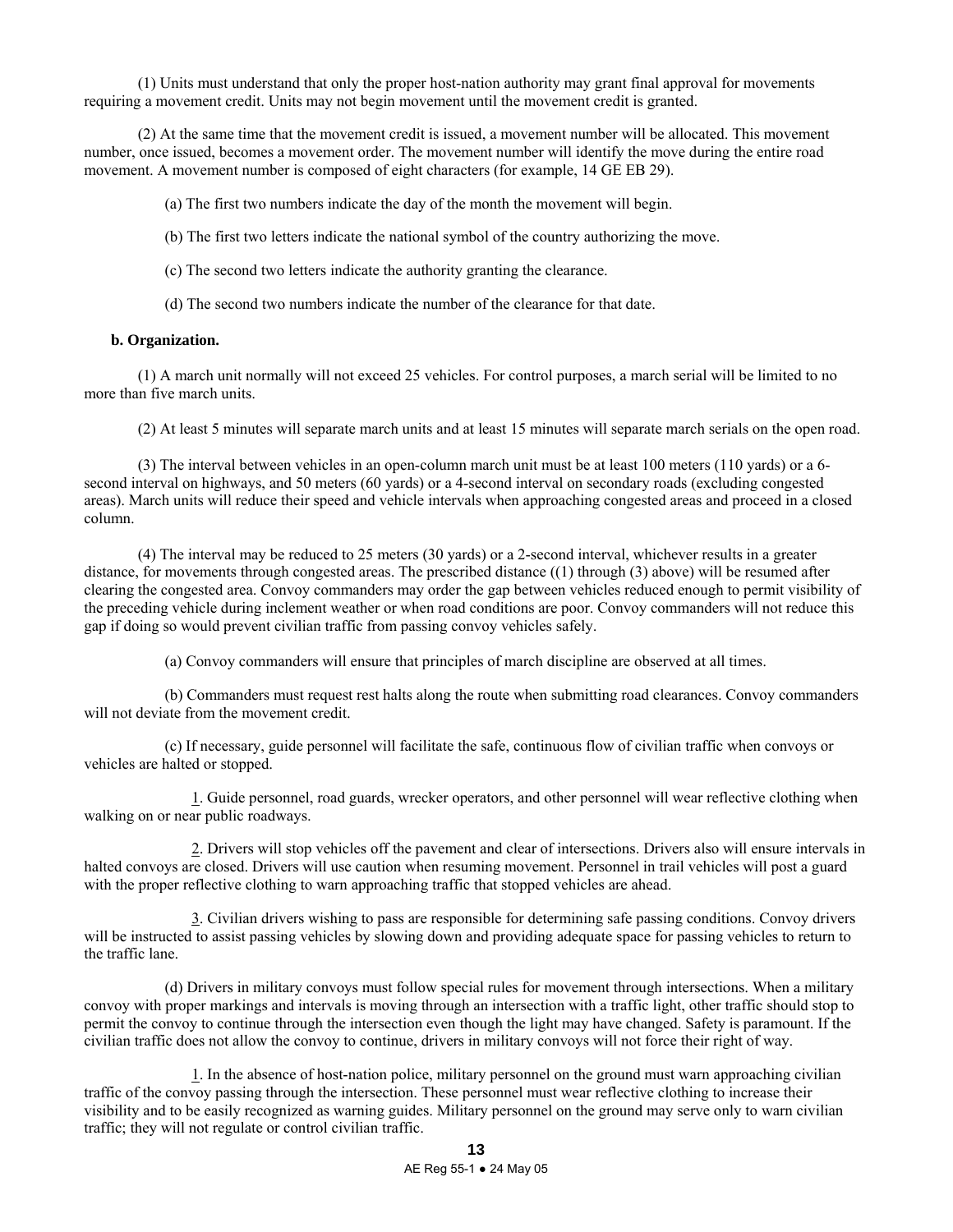2. Motor vehicles may be used for warning purposes. Motor vehicles will not block the traffic lane. The convoy has the right of way only if other drivers have been sufficiently warned.

 3. Other traffic is obliged by law to stop and permit a convoy to continue through an intersection once it has entered it, but the convoy has no authority to enforce its right of way over other traffic. If a driver ignores the warning and fails to yield the right of way to the convoy, military personnel will not take action to force the civilian driver to stop the vehicle. Military personnel should report these violations to the host-nation police, who may then cite the driver for violating traffic laws.

 4. Convoy commanders should seek host-nation police assistance to regulate traffic before warning civilian traffic, when possible.

 (e) Host-nation military and civilian police have the authority to override approved clearances. Drivers must be instructed to obey police instructions.

**c. Route and Schedule.** Unit and convoy commanders are prohibited from changing convoy routes, schedules, or composition without approval of the transportation battalion that issued the movement credit. Because changes in departure time of more than 15 minutes require a new movement credit, the appropriate commander must contact the transportation battalion or MCT or BMCT to request a new time. Commanders of convoys not requiring a clearance will avoid congested areas. Movement through these areas during peak traffic periods is strongly discouraged.

**d. Identification of March Columns.** Convoy commanders will—

(1) Identify each march column by convoy flags and a movement number.

 (2) Identify each convoy, oversize-vehicle, and overweight-vehicle movement receiving a movement credit by the movement number issued by the MCT or BMCT. This number identifies the column during the movement and will be prominently marked on both sides of each vehicle, on the front of the leading vehicle, and the rear of the last vehicle of each organized element of the column.

(3) Enforce the following minimum lighting and flagging requirements:

 (a) In peacetime, all vehicles moving in a column must have low-beam headlights turned on at all times. During contingencies or wartime, operational movement credits will address the use of headlights. In the Netherlands, a blue transparent cover is required over the right front headlight of all vehicles in the convoy with the exception of the trail vehicle, which requires a green transparent cover.

 (b) The lead vehicle, trail vehicle, and column commander's vehicle must carry an identification flag. Flags will be mounted on the left side of each vehicle unless traveling in a country where driving on the left side is practiced. Flags then will be mounted on the right side. The one exception to this requirement is the Netherlands. In the Netherlands all vehicles in the convoy must have a blue flag mounted on the right front of the vehicle.

 (c) The leading vehicle of each march unit must display a blue flag (NSN 8345-00-543-6912) and at least one but not more than two rotating amber warning lights (RAWL). The leading vehicle also will have a sign with the words "Convoy Follows" in English and in the language of the host nation or nations transited. In the Netherlands two flags (right and left front of the vehicle) are required.

 (d) The last vehicle of each march unit will display a green flag (NSN 8345-00-543-6913), at least one but not more than two RAWL, and a sign with the words "Ende der Kolonne - Convoy Ends - Dieses Manoever Dient Ihrer Sicherheit" in 3-inch letters on an 18- by 48-inch background board. Lettering on the sign will be black on a nonglare white background. The sign will not obscure taillights, directional signals, or factory-installed reflectors. In the Netherlands, the trail vehicle must have two green flags mounted on the right and left front.

(e) The march unit commander will display a black-and-white flag (NSN 8345-00-543-6911).

 (f) The convoy commander will determine which remaining vehicles should be equipped with RAWL based on visibility, weather conditions, and convoy spacing. Use of RAWL is prohibited in the Netherlands.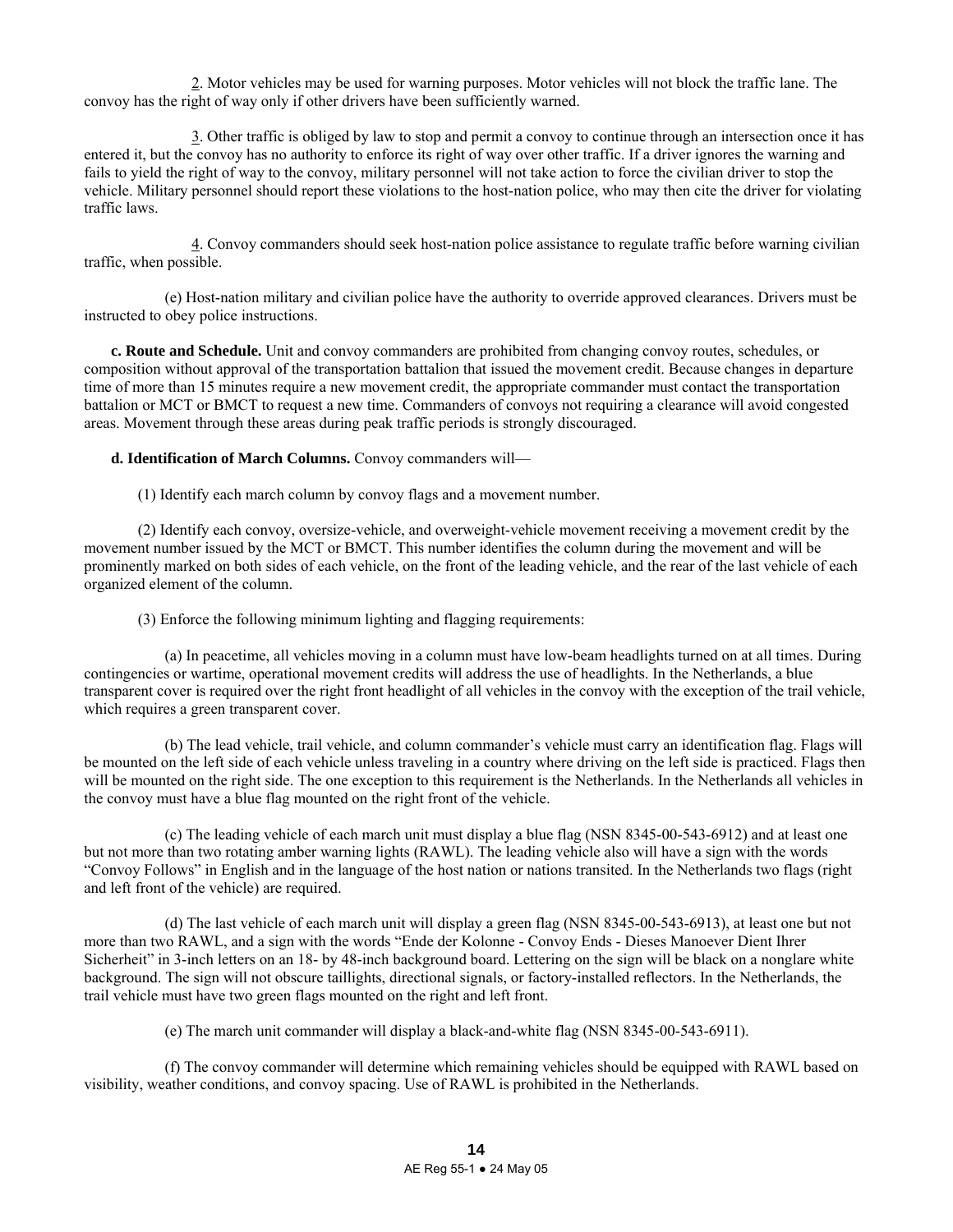### **e. Escorts.**

 (1) An escort is required for oversize or overweight vehicles (excluding (4) below). The escort will consist of two vehicles (excl (3) and (4) below) equipped with at least one but not more than two functional RAWL. The lead escort vehicle (LEV) must have the RAWL on the front of the vehicle, and the rear escort vehicle must have the RAWL on the rear of the vehicle. The responsible transportation battalion, MCT, or BMCT will advise the host-nation POC of any civilian policeescort requirements. Additional escort requirements may be issued with the march credit received from the host nation and must be followed.

 (a) The escort will be positioned to warn oncoming and overtaking vehicles and allow drivers of these vehicles to adjust their speed when appropriate.

 (b) Unit commanders may use any military vehicle as an LEV. The trail escort vehicle (TEV) must be a 2½-ton truck or larger but will not be a tracked vehicle. When 2½-ton or larger trucks are not available, unit commanders will use a 1-ton or larger truck.

 (c) The TEV will not transport troops or HAZMAT. The TEV may have a trailer if it is adequately lighted and the RAWL is clearly visible from the rear. Escort-vehicle drivers will use RAWL during escort. Vehicles will not exceed the dimensions listed in table 2. Each march unit must have its own TEV because of distances often experienced during convoy operations.

 (2) The escort requirement may be reduced to a single vehicle with a functional front and rear RAWL if the oversize or overweight vehicle is equipped with a functional front and rear RAWL. A single escort will follow the oversize or overweight vehicle on autobahns and lead the oversize or overweight vehicle on secondary roads. This requirement also applies to movement in maneuver rights and field exercise areas.

 (3) Overheight vehicles normally require a movement credit. Single overheight vehicles may move without an escort during daylight. All outsized vehicles require an escort in the Netherlands.

 (4) When host-nation escorts have been coordinated and a convoy or oversized or overweight vehicle has fallen behind schedule, the convoy or vehicle commander will notify the origin MCT of the delay. The MCT will coordinate with the appropriate escort authorities to notify them of the delay and the expected arrival time.

# **15. PROCEDURES FOR REQUESTING A MOVEMENT CREDIT**

**a. Routine Requests.** Unit commanders will send requests for routine movements on AE Form 55-1N or STANAG 2155 to the servicing MCT or BMCT within the times prescribed at *http://www.2ltsc.army.mil/1\_tmca/hwyclearance.htm*.

**b. Special Requests.** Unit commanders will submit special requests in the same format as routine requests. These requests require authentication. Requests will be considered valid only when the authentication is made by an officer in the grade of lieutenant colonel for battalion-sized or small units or by an officer in the grade of colonel for units above battalion level. The requesting unit will provide the name, grade, unit, and telephone number of the authenticating officer and the reason the move could not be processed as a routine request. (Insufficient planning is not a valid reason for making a special request.) Special requests, regardless of the reason, will not be processed on Fridays after 1200 or on host-nation holidays. Host nations are not obligated to honor requests submitted outside the times shown at *http://www.2ltsc.army.mil/1\_tmca/*.

**c. Emergency Requests.** Unit commanders will submit requests for emergency movements to the MCT or BMCT servicing the area where the emergency occurs. After normal duty hours, commanders will contact the 1st TMCA or Theater Movement Control Center (TMCC).

 (1) The MCT or BMCT cannot provide movement credits after duty hours. Host-nation movement offices close early on Fridays and are closed on host-nation holidays.

 (2) In countries where there is no MCT or BMCT, unit commanders will contact the local host-nation police in case of emergency.

### **d. Request for Exception to Policy (Travel Periods).**

 (1) Commanders with a requirement to move during restricted travel periods will submit a request for exception to policy to their servicing MCT or BMCT. The MCT or BMCT will forward the request to the battalion headquarters for action. Requests are valid only when authenticated by a lieutenant colonel for battalion-size and small units or by a colonel for units above battalion level. Movements will not take place until the movement credit is issued by the applicable MCT or BMCT. Commanders will include the following information on these requests: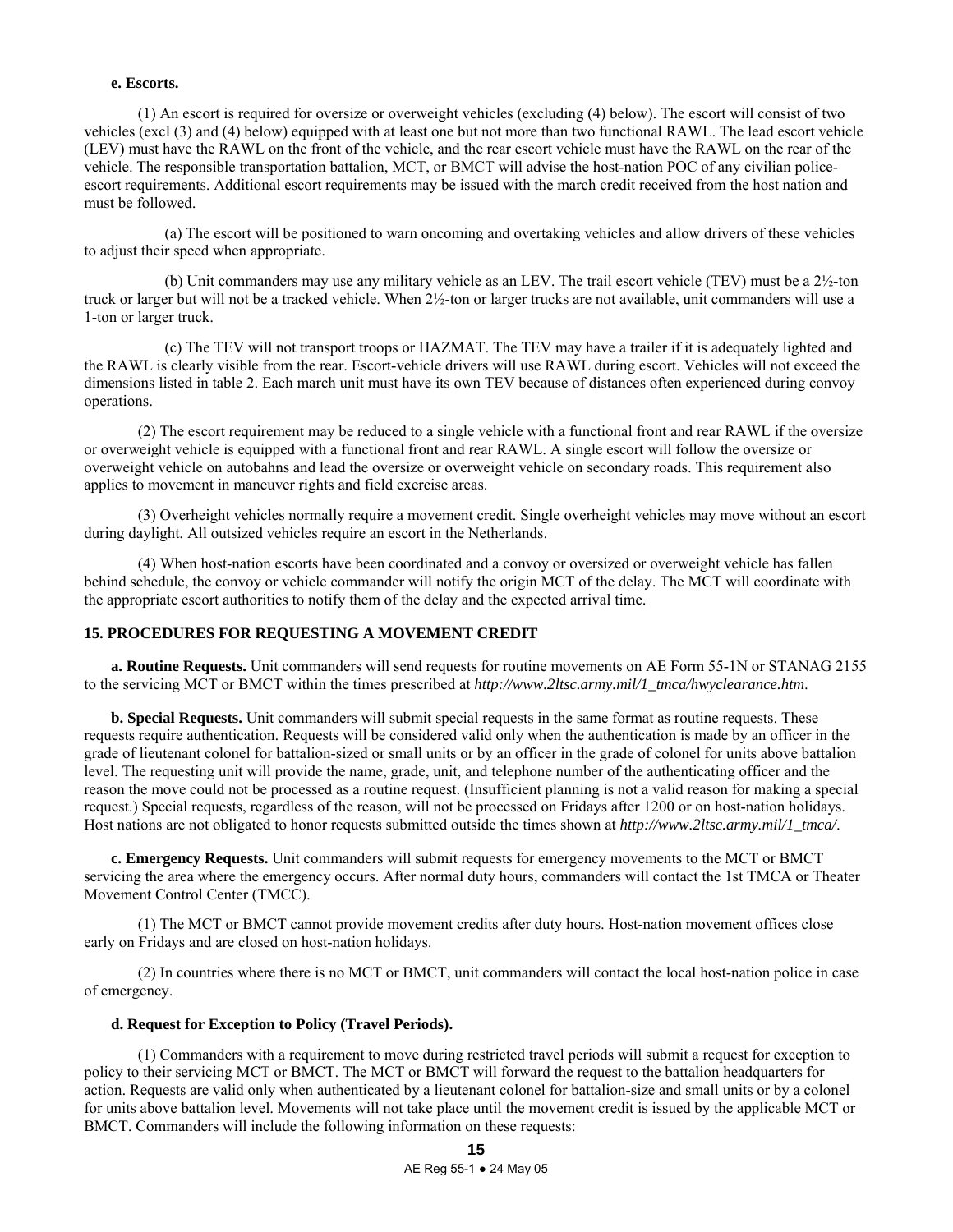(a) Unit.

(b) Time and date of move with start point and release point.

(c) Origin and destination of move.

(d) Proposed route.

 (e) Number of wheeled vehicles and largest wheeled vehicles that will move. The largest vehicles (oversize or overweight) will be identified by type, size, and weight.

 (f) Number of tracked vehicles and largest tracked vehicle moving under its own power. The largest tracked vehicle (oversize or overweight) will be identified by type, size, and weight.

(g) Justification for the move.

(h) Authentication POC and telephone number.

(2) The transportation battalion commander will—

(a) Ensure movements during restricted travel times are made between 2200 and 0600.

(b) Ensure movements during the heavy traffic period (0600 through 2200) are kept to a minimum.

(c) Send the following to the Commander, 1st TMCA:

1. Copies of approved and disapproved exception-to-policy requests.

 2. Actions for resolution when disagreement occurs between the servicing movement commander and the Logistics Center.

**e. Standard Clearances.** If a unit often moves on the same route with the same equipment, the unit commander may acquire a standard (recurring) clearance. Once a standard clearance is granted, a telephone call will activate a move 48 hours before execution. Examples of such standard moves are materials-handling equipment moving from motor pools to annual service practice, or tracked vehicles moving to local training areas. Unit commanders should review their routine requirements and send potential standard moves for review to the MCT or BMCT. Generally, 15 or more moves per year are required to qualify for a standard clearance.

# **16. DIPLOMATIC TRANSIT CLEARANCES**

 a. Military transportation assets (other than NTVs that are not carrying cargo requiring a host-nation customs document) must have a diplomatic transit clearance approved by the host nation before crossing the following international borders:

(1) From Germany to Austria, the Czech Republic, Denmark, France, or Poland.

(2) From Italy to Austria or Slovenia.

 (3) All movements crossing into or out of Albania, Bosnia and Herzegovina, Bulgaria, Croatia, Greece, Hungary, the Republic of Macedonia, Romania, and the Ukraine.

 b. Diplomatic transit clearances will be processed by the MCT through the TMCC during the movement planning and tasking phase. The TMCC will coordinate with the proper officials in each host nation to obtain the diplomatic transit approval.

 c. Host nations routinely change the requirements for diplomatic transit clearances for their countries. For current information check the 1st TMCA Web site at *http://www.21tsc.army.mil/1\_tmca*.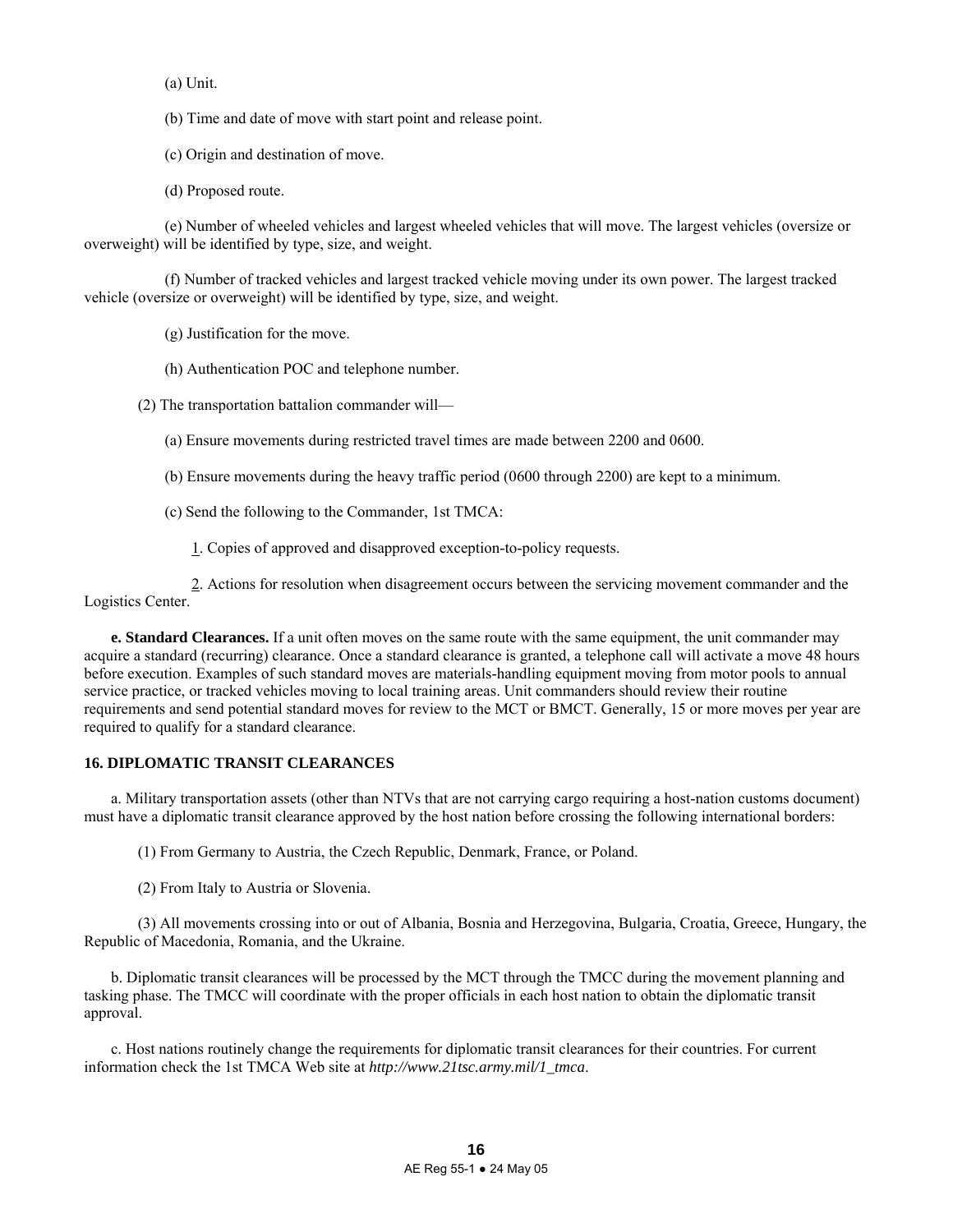# **SECTION IV SAFETY, ACCIDENT PREVENTION, AND ACCIDENT REPORTING**

# **17. GENERAL**

 a. Accidents involving U.S. Army military motor vehicles drain DOD resources and hinder mission accomplishment. Unit commanders will conduct an aggressive and continuing motor-vehicle safety program to avoid needless losses (USAREUR Reg 385-55). The commander's program must integrate driver selection and training, operational safety, risk assessment and management, incident investigation, and corrective action.

 b. Commanders will emphasize motor-vehicle accident-prevention programs that stimulate safety awareness. These programs will be conducted as prescribed by USAREUR Regulation 385-55.

### **18. ACTIONS IN CASE OF AN ACCIDENT**

Drivers involved in accidents will—

 a. Provide all possible assistance to the injured. U.S. Army combat vehicles, buses, and NTVs must be equipped with first-aid kits (NSN 6545-00-922-1200). These kits are available through normal supply channels.

b. Warn other motorists of any existing highway hazard.

 c. Notify military police and other appropriate authorities. For accidents occurring off military installations, local police or emergency-service personnel will be notified first when there is an injury, fire, HAZMAT spill, or a hazard to public traffic.

 d. Release their military vehicles only to appropriate U.S. authorities. Appropriate authorities will investigate each accident involving a Government-owned vehicle or rented administrative-use motor vehicle as required by AR 190-5, AR 190-45, FM 21-305, and AE Regulation 385-40.

 (1) Vehicle crews and commanders will investigate and immediately complete SF 91. The next senior person responsible for motor-vehicle operations will complete the report if the SF 91 cannot be prepared by the driver because of injury or death. The driver or next senior person responsible will deliver the completed SF 91 as soon as possible to the motor-transport officer.

 (2) Unit commanders will prepare safety reports according to AE Regulation 385-40 to identify and correct safety risks.

 (3) Unit commanders will perform a separate collateral investigation to determine liability, for use in legal defense, and to ensure the rights of the U.S. Government are not prejudiced by an admission of liability that could obligate the U.S. Government (AR 15-6, AR 27-20, and AR 385-40).

 (4) Neither drivers nor passengers will express oral or written opinions to claimants or agents concerning liability, investigation findings, or the possibility of a claim approval. Neither drivers nor passengers will make official accident investigation reports available to a claimant or any individual or representative of any non-U.S. Army organization, including host-nation police.

(5) Unit commanders will take appropriate action when drivers fail to report an accident.

# **19. SAFETY MEASURES**

 a. Drivers must be trained and certified before operating an official duty vehicle. Drivers must obey local traffic laws and regulations.

b. Unit commanders will perform a mission risk assessment of each mission and brief the vehicle crews involved.

 c. Seatbelts, when installed, will be worn by all occupants. The operator and passengers in a vehicle equipped with seatbelts will fasten their seatbelts and keep them fastened while the vehicle is in motion. Senior military passengers or operators will enforce this requirement.

d. Warning devices (such as lights, turn signals, and horns) will be used as conditions and local law require.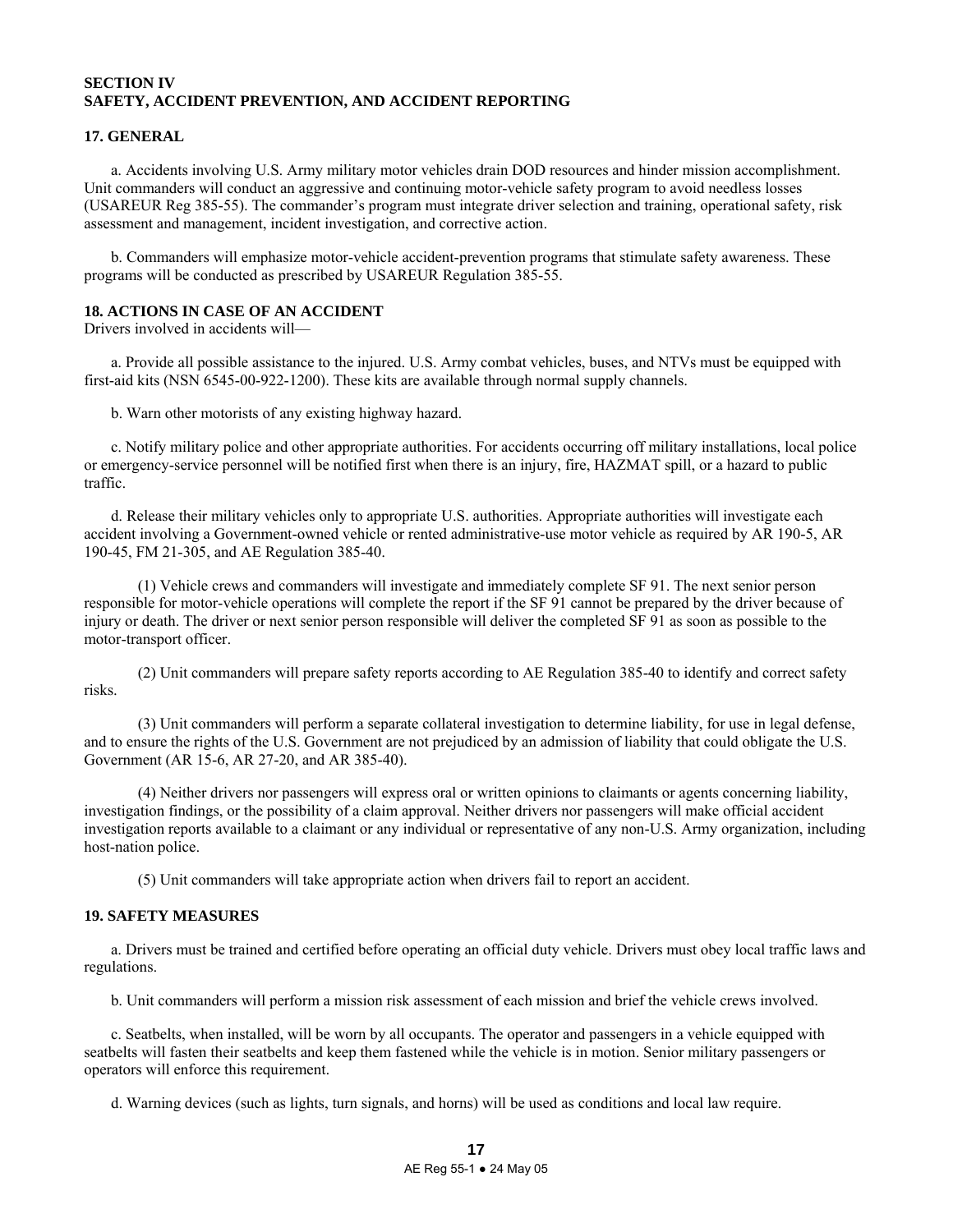e. Glass areas of U.S. Army vehicles must be free of posters, stickers, cracks, discoloration, and nontransparent material that could impair the driver's vision or create a hazard.

 f. Light lenses will be kept clean. Operators of military motor vehicles on public roads and highways will use lights from dusk through the hours of darkness and at other times when necessary. Drivers operating vehicles during inclement weather that reduces visibility (for example, fog, rain, sleet, snow) will use low-beam (not parking) lights. Blackout lights may be used on public roads only when traffic-control or other risk-reduction measures are implemented, and only with the permission of authorities with local jurisdiction.

 g. Personnel will be transported according to policy in AR 385-55 and USAREUR Regulation 385-55. Troops will not be transported in the back of cargo vehicles when outside of training areas. Buses or other personnel-movement vehicles must be used.

 h. All cargo in a vehicle will be restrained to prevent its movement within the vehicle body and to prevent losing it during transport. Cargo must be restrained to prevent movement from front to rear, side to side, and up and down.

i. Drivers of emergency vehicles (fire department, police, medical) will—

 (1) Drive in a manner that does not endanger life or property. Drivers will comply with speed restrictions and other traffic regulations. Drivers also will give adequate warning of their approach by means of appropriate visual or auditory signals, or both, when operating vehicles under emergency conditions.

 (2) Assume the right-of-way only when and where it is evident that other traffic has yielded the right-of-way in response to the emergency vehicle signal (visual, auditory). Emergency vehicles will never be driven in a manner that endangers life or property.

j. When a vehicle is disabled (including accident sites)—

 (1) Unit commanders will ensure that two highway warning devices (reflective triangles, reflective cones, or blinking lights) are used in accordance with the host-nation requirements. These devices must be carried in each military vehicle and used in emergencies.

 (2) Vehicle crews will use warning devices to warn traffic of the situation. The device should be fully opened before leaving the vehicle and carried as a personal warning device until positioned properly.

 (3) Recovery personnel will remove disabled vehicles from traffic lanes without delay. Recovery personnel will observe the following when towing vehicles on public highways:

 (a) No more than one vehicle will be towed behind a motor vehicle on public highways. A towing vehicle must be suitable for that purpose and will tow only a vehicle of smaller or equal size and weight. Drivers will not use vehicles transporting ammunition or hazardous cargo to tow other vehicles.

 (b) Only a wrecker truck or vehicle with a standard towbar and drag chains will be used for towing. Recovery personnel will use towchains only when wrecker trucks or towbars are not available. Use of towchains will be limited to towing vehicles short distances to clear roadways.

 (c) Recovery personnel normally will tow vehicles during daylight. Because of the danger of a rear-end collision, vehicles will not be towed during darkness unless necessary to clear roadways. If required during darkness or limited visibility, towing will be done only if vehicles are properly lighted.

 (4) Recovery vehicles must be equipped with at least one but not more than two functional RAWL. RAWL should not be turned on until the actual recovery operation begins and then only while the disabled vehicle is being attached to the recovery vehicle. When drivers are towing an oversize or overweight vehicle or when drivers cannot maintain minimum speed, RAWL must remain lighted.

(5) Towed vehicles must be lighted as follows:

 (a) The towed vehicle's four-way (emergency) flashers must be on, if available. Taillights must be on (if still operational) and light devices must be free of dirt and unobstructed.

 (b) Emergency-warning-kit reflectors or other reflective material must be placed on the rear of the towed vehicle to provide clear warning to approaching vehicles. Reflectors will be no higher than 48 inches (1.5 meters) above the roadway. Towed vehicles that cannot be lighted properly or safeguarded by reflective materials will be followed closely by a TEV.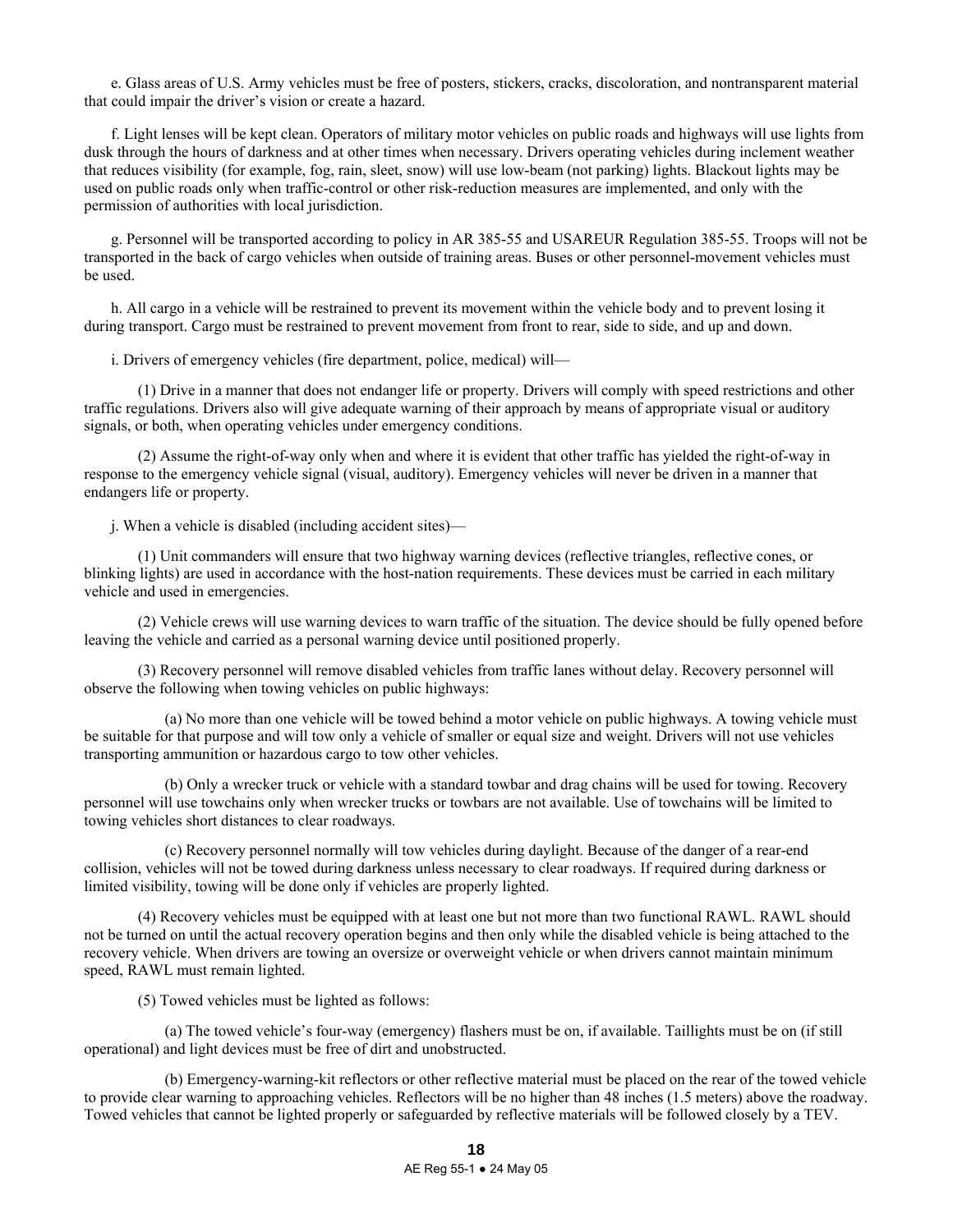(6) Recovery personnel will bring disabled vehicles to the nearest repair facility. Towing a disabled vehicle to a place far from the breakdown point is generally unacceptable. In cases involving a risk of collision (for example, poor visibility, bad weather), the disabled vehicle must be towed to the next available rest area or parking lot.

 (7) When possible, recovery personnel should not tow disabled vehicles on the autobahn. When a breakdown occurs on the autobahn, the recovery personnel must assess existing traffic conditions to determine whether or not to use the autobahn for towing beyond the next point of exit (for example, continuation of autobahn towage may be needed if poor local conditions (winding roads through villages or cities) or critical construction sites can be avoided). Vehicles should not be towed onto the autobahn.

 k. Drivers will ensure that RAWL are operational and used as prescribed by local law. Commanders will ensure that the following types of vehicles have at least one but not more than two RAWL (NSN 2590-01-107-9696 for tracked vehicles):

(1) Oversize, overweight, and tracked vehicles.

(2) Wreckers, other recovery vehicles, and contact-maintenance vehicles.

(3) LEVs and TEVs in each serial of a convoy, or vehicles escorting an oversize or overweight vehicle.

(4) Vehicles in a convoy (para 14d).

(5) Other vehicles as determined by local commanders.

 l. Commanders will ensure that all Army tactical vehicles and trailers are marked at the rear corners with two delineator plates according to USAREUR Regulation 385-55. Drivers will ensure that the plates are kept clean.

 m. Drivers of tracked vehicles operated on roads will mark tracked vehicles with reflective tape. Red tape (NSN 9390- 00656-1186) may be used on the rear; amber tape (NSN 9390-00-753-3208) may be used for the sides and front.

 (1) Reflective tape must adhere to vehicle surfaces. Special care must be used when applying the tape in cold weather (42 degrees Fahrenheit or below). The tape must be applied to a clean, dry surface.

 (2) Reflective tape applied to a flat, vertical surface gives the most intense reflection. When an adequate vertical surface does not exist, the tape should be applied to plates that can be easily removed and reused.

 (3) Reflective tape should be mounted on the most visible surface near the four corners of the vehicle. Three strips of 2- by 12-inch tape are recommended for greatest visibility.

 n. Operators of military vehicles will not consume drugs or alcoholic beverages (including beer and wine) while they are driving or within 8 hours before driving.

 o. While operating Government vehicles, drivers will not use equipment that distracts from the vehicle operation. This includes cellphones and headphones that are not part of approved vehicle equipment.

p. Drivers will not smoke while operating Government vehicles.

 q. Drivers will not make U-turns on roads. Crossing from one lane to another to go in the opposite direction will be done only by exiting and using an underpass or overpass road complex.

 r. Drivers will not make voluntary halts on the roadway. Drivers will pull off the roadway and into authorized parking areas or other safe locations.

# **20. BUS OPERATIONS**

 a. Personnel may be allowed to stand in military buses only on intracity dispatches. The number of people standing must not exceed 50 percent of the authorized seating capacity. Suitable and safe handholds must be provided to prevent injury to standing individuals. A seat must be provided for each child on regular bus runs, and each child must be seated when buses are carrying only children (for example, school runs).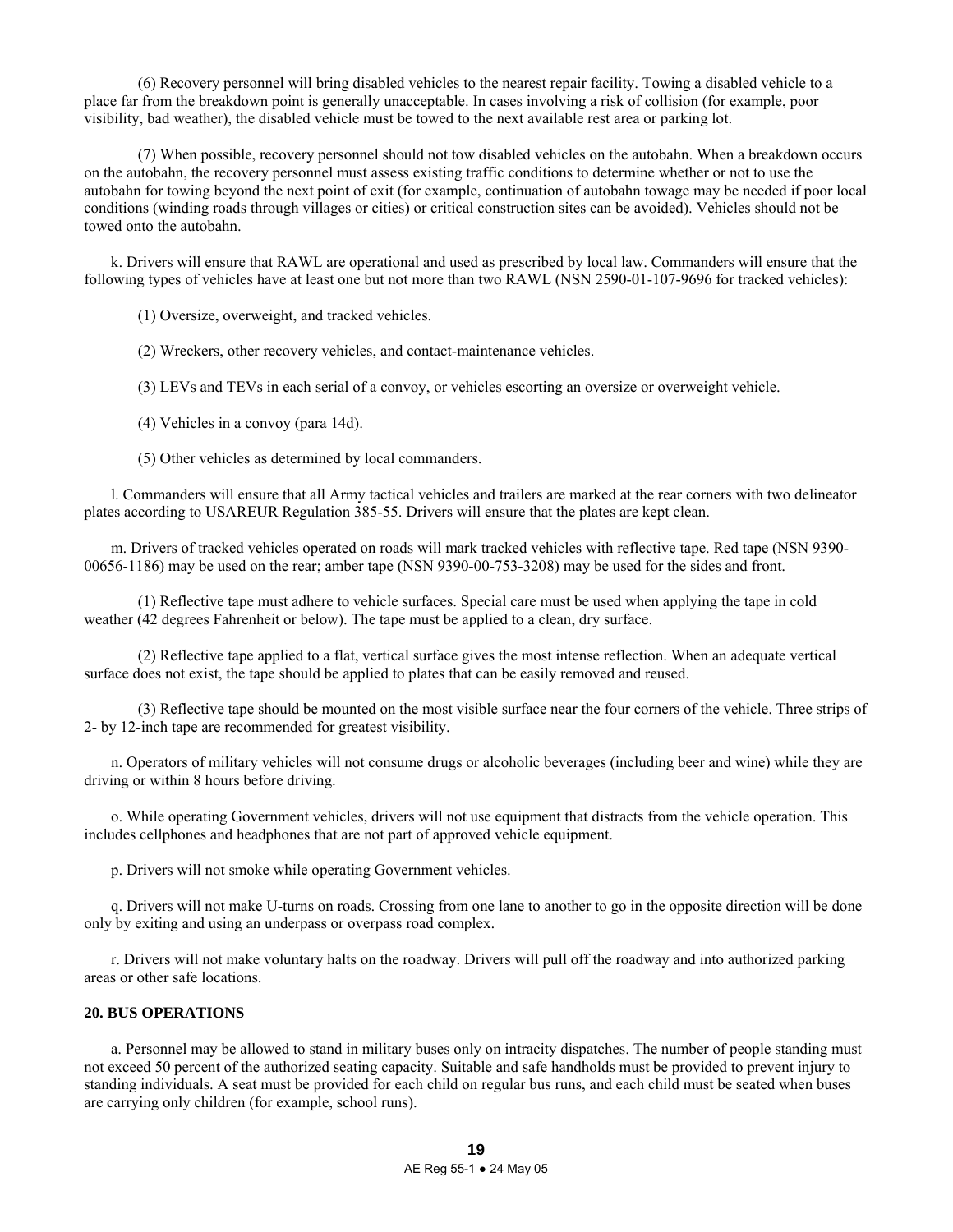b. A clearly visible line will be painted across the interior of each bus and far enough to the rear of the driver's seat to ensure the driver has an unobstructed side view to both left and right. People who are standing will not be permitted in front of this line.

 c. Prescribed safety and emergency equipment (including emergency doors) must operate properly. Emergency doors and equipment must be identified clearly and instructions for operating the doors must be printed with high-visibility paint. A bus carrying cargo and passengers will be loaded so that the cargo does not block emergency exit doors.

 d. Army-operated buses must be equipped with mechanical or electric turn indicators, two amber clearance lights in the front, two red or amber clearance lights in the rear, at least two amber reflectors on each side, and two amber or red reflectors in the rear.

# **SECTION V SECURITY**

### **21. SECURITY REQUIREMENTS**

 a. AE Regulation 55-4, paragraph 36, prescribes requirements for physical security of arms, ammunition, and explosives (see also DOD 4500.9-R and AR 190-11).

 b. Drivers will secure vehicles with a locking mechanism when vehicles are parked and unattended. This requirement is in addition to other security measures that are used to protect vehicles.

c. Drivers will secure wheeled vehicles by either—

(1) Engaging manufacturer-installed door and ignition locking devices.

 (2) Immobilizing the steering wheel with a chain and padlock. The chain used for this purpose must consist of ¼ inch or thicker hardened steel links with one end attached permanently to the vehicle. A secondary padlock (NSN 5340-00- 158-3807 (with chain) or NSN 5340-00-158-3805 (without chain)) will be used to secure the chain to the steering-wheel spoke.

d. The following vehicles are exempt from the requirements in subparagraphs b and c above:

(1) Vehicles actively employed in tactical exercises.

 (2) Dispatched emergency vehicles, military or security police vehicles, courtesy patrols, and interior guard vehicles when in use for brief periods and response time is a critical factor in the successful performance of the operator's duties.

e. Personnel are not authorized to immobilize vehicles by removing essential operating parts.

f. Personnel are not allowed to install master key-operated locking systems on vehicles.

g. Unit commanders will implement stringent vehicle-key control procedures.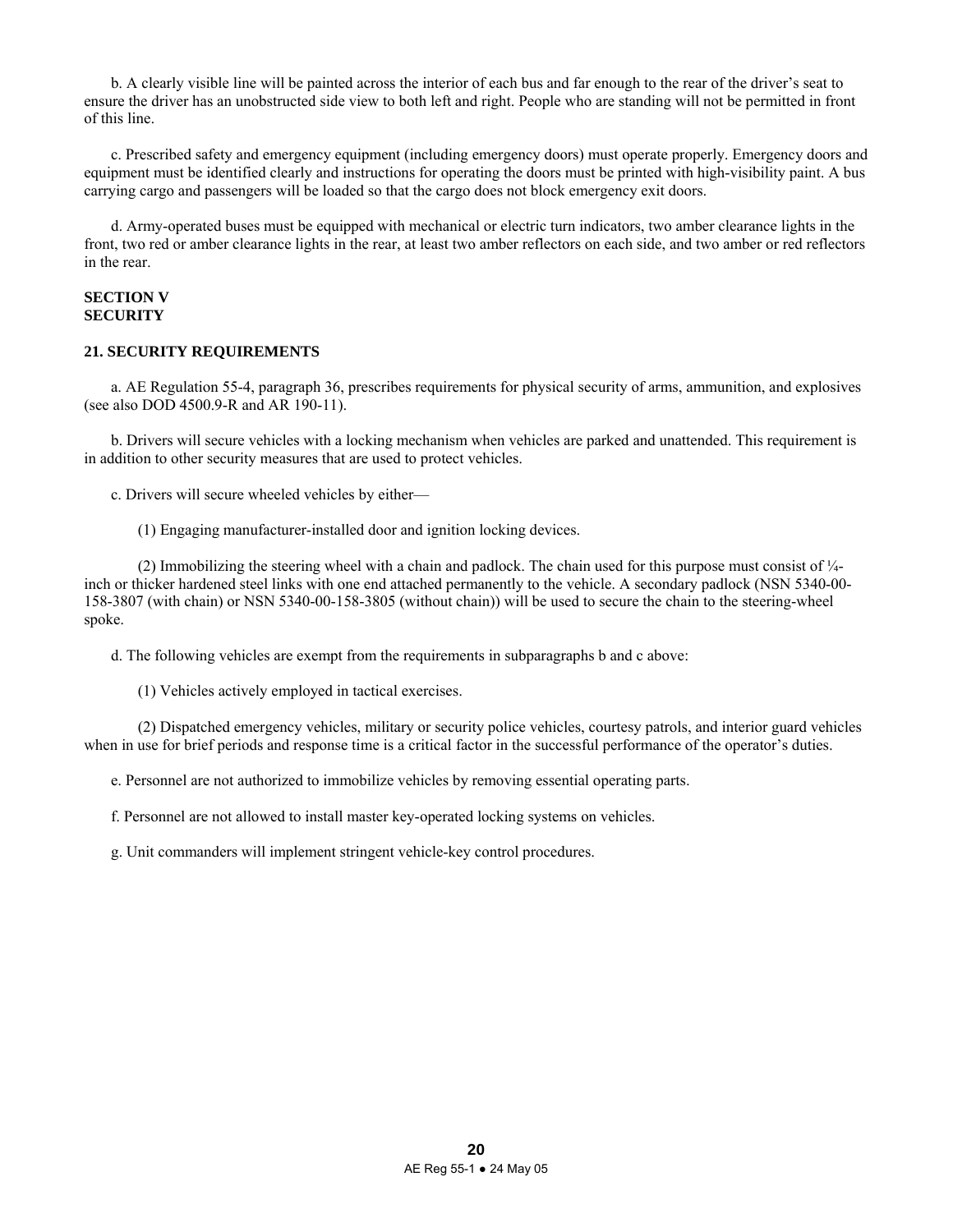# **APPENDIX A REFERENCES**

# **SECTION I PUBLICATIONS**

Allied Movement Publication-1, Regulations and Procedures for Road Movements

- Allied Movement Publication-2, Procedures for Surface Movements Across National Frontiers
- Allied Movement Publication-3, Movement and Transportation Documents and Glossary of Terms and Definitions
- Allied Movement Publication-4, Technical Aspects of the Transport of Military Materials by Railroad
- Standardization Agreement 2155, Road Movement Bid and Credit
- DOD 4500.9-R, Defense Transportation Regulation
- DOD 5100.76-M, Physical Security of Sensitive Conventional Arms, Ammunition, and Explosives
- AR 15-6, Procedures for Investigating Office and Boards of Officers
- AR 25-400-2, The Army Records Information Management System (ARIMS)
- AR 27-20, Claims
- AR 58-1, Management, Acquisition, and Use of Motor Vehicles
- AR 190-5, Motor Vehicle Traffic Supervision
- AR 190-11, Physical Security of Arms, Ammunition, and Explosives
- AR 190-45, Law Enforcement Reporting
- AR 385-40, Accident Reporting and Records
- AR 385-55, Prevention of Motor Vehicle Accidents
- FM 21-305, Manual for the Wheeled Vehicle Driver
- FM 55-30, Army Motor Transport Units and Operations
- USEUCOM Directive 60-11, Common User Logistics in the USEUCOM AOR
- AE Regulation 10-5, HQ USAREUR/7A and Select Commands
- AE Regulation 55-4/USAFE Instruction 24-203, Safe Movement of Hazardous Goods by Surface Modes
- AE Regulation 385-40, Accident Reporting and Records
- USAREUR Regulation 385-55, Prevention of Motor Vehicle Accidents

# **SECTION II FORMS**

- SF 91, Motor Vehicle Accident Report
- OF 346, US Government Motor Vehicle Operators Identification Card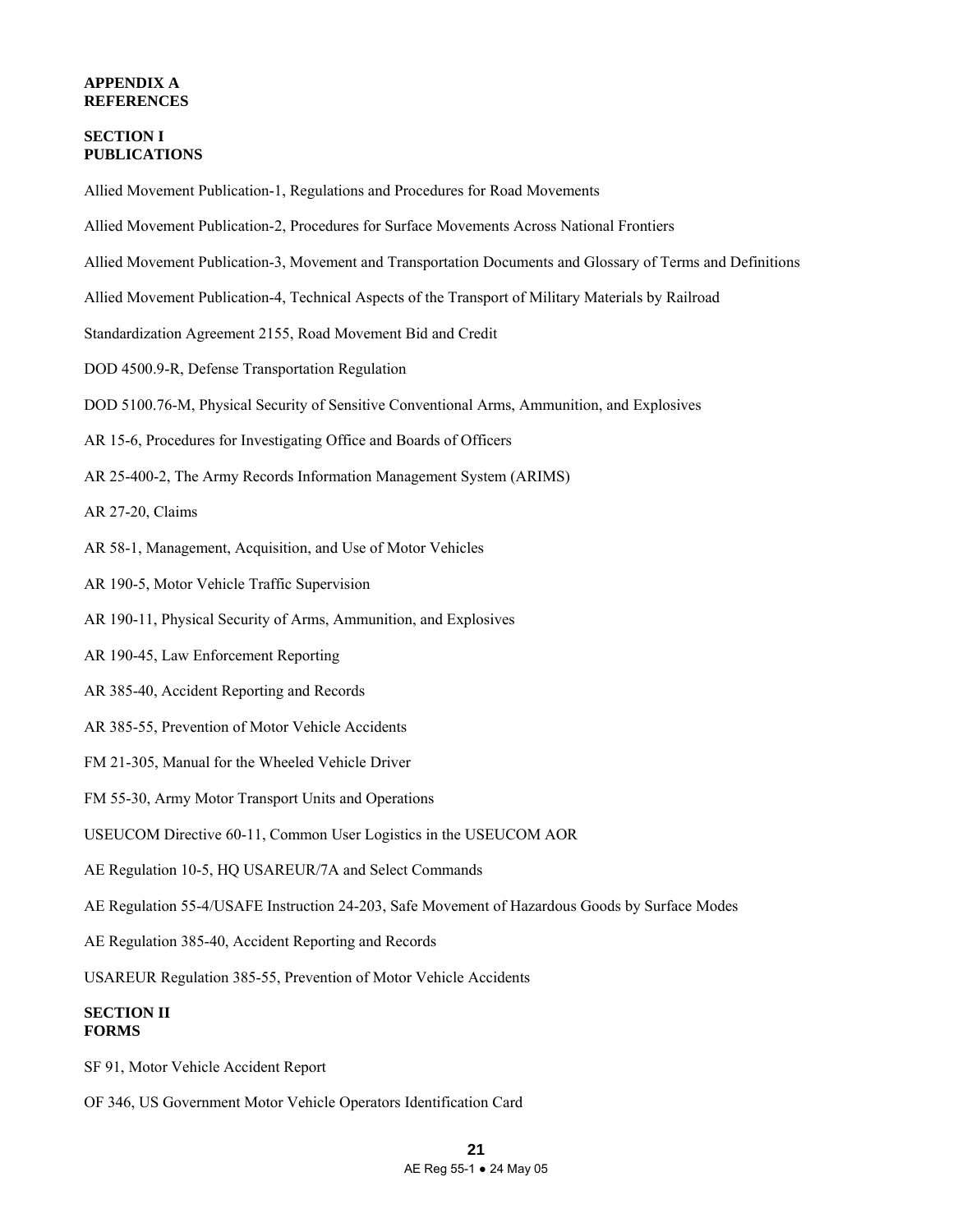DD Form 2A(ACT), Active Duty Military ID Card

DD Form 626, Motor Vehicle Inspection (Transporting Hazardous Materials)

DD Form 836, Dangerous Goods Shipping Paper/Declaration and Emergency Response Information of Hazardous Materials Transported by Government Vehicles/Containers/Vessels

DA Form 2028, Recommended Changes to Publications and Blank Forms

AE Form 55-1M, Convoy, Oversize/Overweight Vehicle Movement Observation Report

AE Form 55-1N, Road Movement Bid Credit Granted/*Marschanmeldung*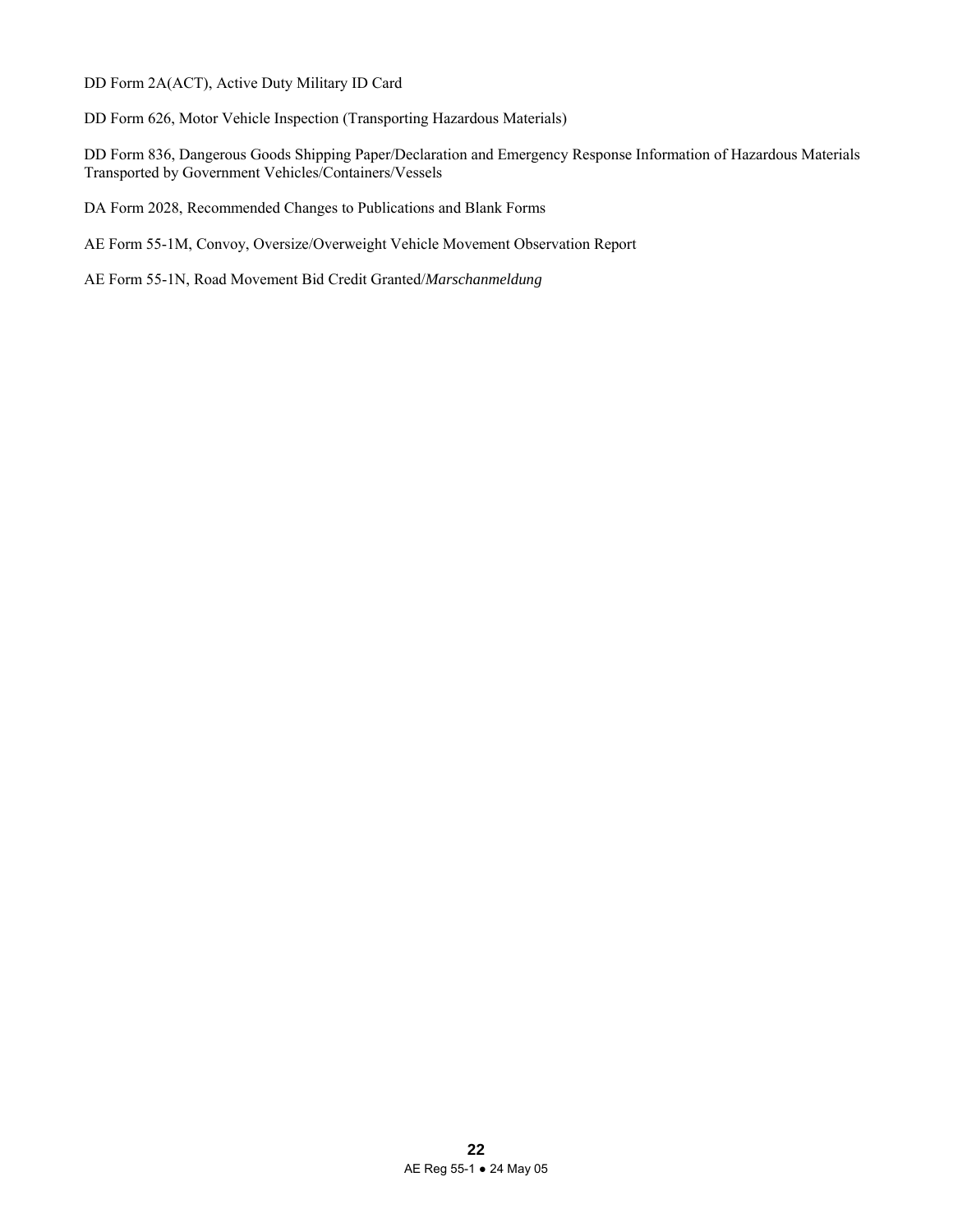# **APPENDIX B TRANSPORTATION RESPONSIBILITY POCs**

| Organization                                      | <b>Location</b>                  | <b>DSN</b> Telephone | <b>Civilian Telephone</b>  |  |  |  |
|---------------------------------------------------|----------------------------------|----------------------|----------------------------|--|--|--|
| 1st TMCA                                          | Kaiserslautern, Germany          | 483-8500             | 49-0631-411-8500           |  |  |  |
| <b>14th Transportation Battalion</b>              | Vicenza, Italy                   | 634-8204             | 39-0444-51-8204            |  |  |  |
| 99th MCT (Aviano)                                 | Aviano, Italy                    | 632-8082             | 39-0434-66-8082            |  |  |  |
| 386th MCT (Vicenza)                               | Vicenza, Italy                   | 634-8597             | 39-0444-51-8597            |  |  |  |
| 497th MCT (Livorno)                               | Livorno, Italy                   | 633-7774             | 39-050-54-7774             |  |  |  |
| 27th Transportation Battalion                     | Wiesbaden, Germany               | 337-5124             | 49-0611-705-5124           |  |  |  |
| 626th MCT (Hanau)                                 | Hanau, Germany                   | 322-7865             | 49-0618-351-7865           |  |  |  |
| 627th MCT (Bamberg)                               | Bamberg, Germany                 | 460-7074             | 49-0951-300-7074           |  |  |  |
| <b>39th Transportation Battalion</b>              | Kaiserslautern, Germany          | 483-6320             | 49-0632-411-6320           |  |  |  |
| 606th MCT (Mannheim)                              | Mannheim, Germany                | 382-4702             | 49-0621-779-4702           |  |  |  |
| 612th MCT (Kaiserslautern)                        | Kaiserslautern, Germany          | 483-7678             | 49-0631-411-7678           |  |  |  |
| 623d MCT (Roterdam)                               | Rotterdam, The Netherlands       | 362-2231             | 31-10-459-2231             |  |  |  |
| 624th MCT (Ramstein)                              | Ramstein, Germany                | 480-2968             | 6371-47-2968               |  |  |  |
| <b>BMCT</b> Sarajevo                              | Sarajevo, Bosnia and Herzegovina | 769-2164             | 38-761-195-745             |  |  |  |
| <b>RMCT Balkans</b>                               | Taszar, Hungary                  | 760-4492             | 36-209-387-877             |  |  |  |
| <b>BMCT</b> Taszar                                | Taszar, Hungary                  | 760-4285             | 36-209-469-975             |  |  |  |
| <b>BMCT</b> Tuzla                                 | Tuzla, Bosnia and Herzegovina    | 762-0203             | 38-735-814241 ext 762-0203 |  |  |  |
| <b>MCT USKFOR</b>                                 | Cas, FYROM                       | 783-1317             | 389-258-0312               |  |  |  |
| <b>NOTE:</b> The glossary explains abbreviations. |                                  |                      |                            |  |  |  |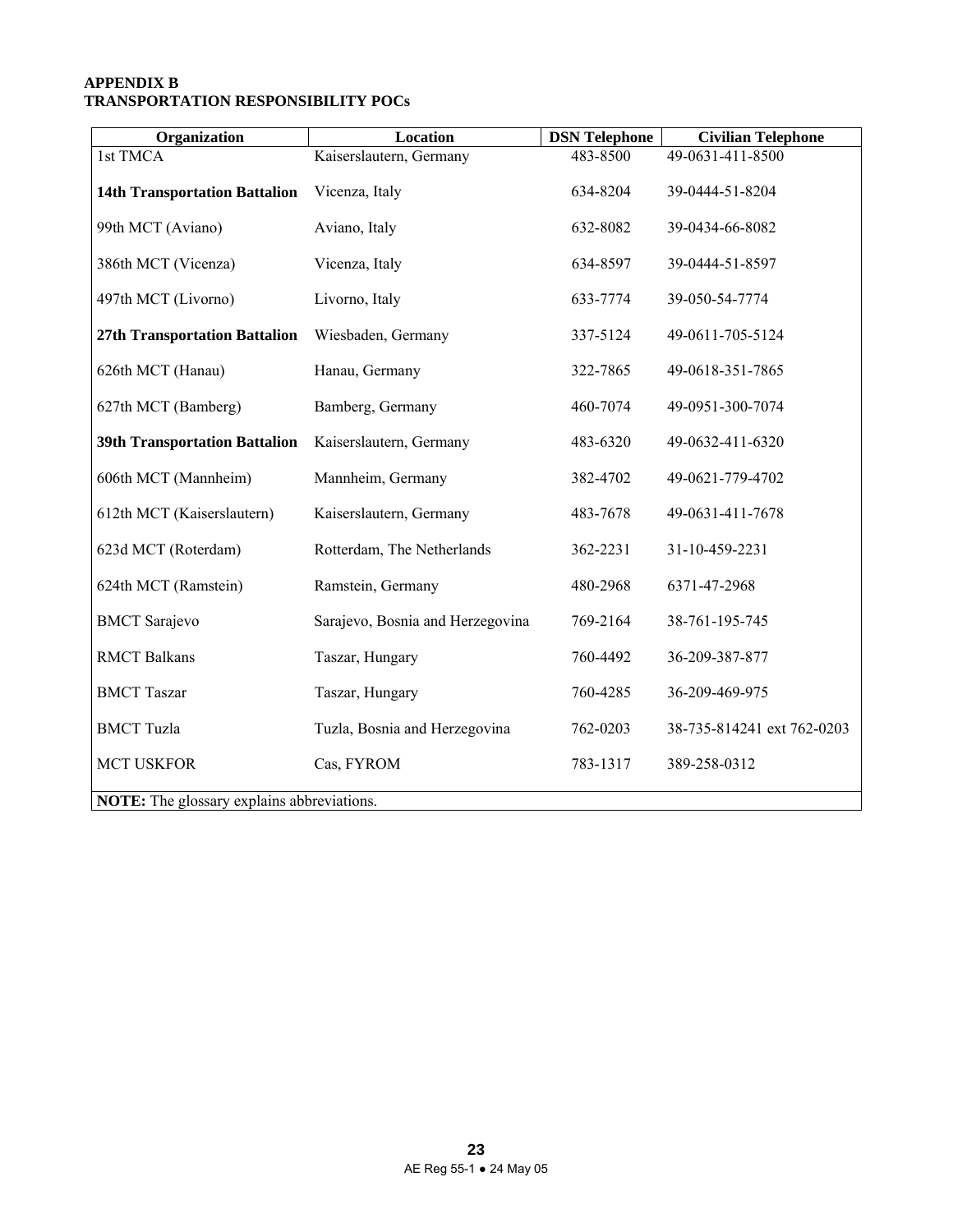# **APPENDIX C AE FORM 55-1N PREPARATION INSTRUCTIONS**

# **C-1. TABLE**

Table C-1 provides instructions for completing AE Form 55-1N. Instructions are line by line and relate directly to the example in figure C-1. Abbreviations in the table are explained in the glossary.

# **C-2. FIGURE**

Figure C-1 is a sample AE Form 55-1N. The AE Form 55-1N matches the format of the Standardization Agreement (STANAG) 2155.

**NOTE:** The previous edition of STANAG 2155 had red lines. The new edition has thick black lines in place of the red ones. In either case, the spaces above the red or thick black lines must be completed. For standardization purposes, all blocks described in table C-1 must be completed on AE Form 55-1N as explained.

# **Table C-1**

**Instructions for Preparing AE Form 55-1N** 

Line A, Formation. Enter unit requesting movement (for example, HHC 37th TRANSCOM). HMCTs will standardize entries for each unit of command.

**Line B, Nationality.** Enter US.

**Postage Code.** Leave blank. This refers to Federal German postal (*Bundespost)* codes.

**Location.** Enter the requester's grade and name.

**Street/Quarters.** Enter the telephone number of requester.

**Line C, Superior HQ or organization.** Enter the servicing transportation battalion, MCT, or HMCT.

**Line F1, Earliest starting time.** Enter the requested start-point time by day, time, time zone, and month. If the arrival time is the critical time, leave line F1 blank and enter the arrival time in line F2. The movement headquarters will determine the departure time based on the requester's arrival time.

**Line F2, Latest release time.** Leave blank if the start-point time is the critical time (the departure time is the controlling time).

Year. Enter the last two digits of the year (for example, 03).

Line I1, No. of vehicles (Wheels). Enter the number of wheeled vehicles (for example, 030).

**Line I2, No. of vehicles (Tracks).** Enter the number of tracked vehicles (for example, 004).

**Line J, Type of heaviest vehicle.** Enter the type of heaviest vehicle (for example, M60A3) and how many there are.

**\*Line K1, Maximum MLC (Wheels).** Enter the military load class of the heaviest vehicle in the convoy for wheeled vehicles (for example, 5-ton truck  $= 019$ ).

**\*Line K2, Maximum MLC (Tracks).** Enter the military load class for the heaviest tracked vehicle. If none, enter 000 (for example,  $M1A3 = 055$ ).

**Line K3, Maximum permitted total weight in tons (Wheels).** Enter the weight of the heaviest wheeled vehicle in metric tons (for example, 5-ton truck  $= 018$ ).

**Line K4, Maximum permitted total weight in tons (Tracks).** Enter the weight of the heaviest tracked vehicle (for example, M1A1 tank =  $052$ ).

**\***Military load classes are listed in the Military Highway Load Classification Guide.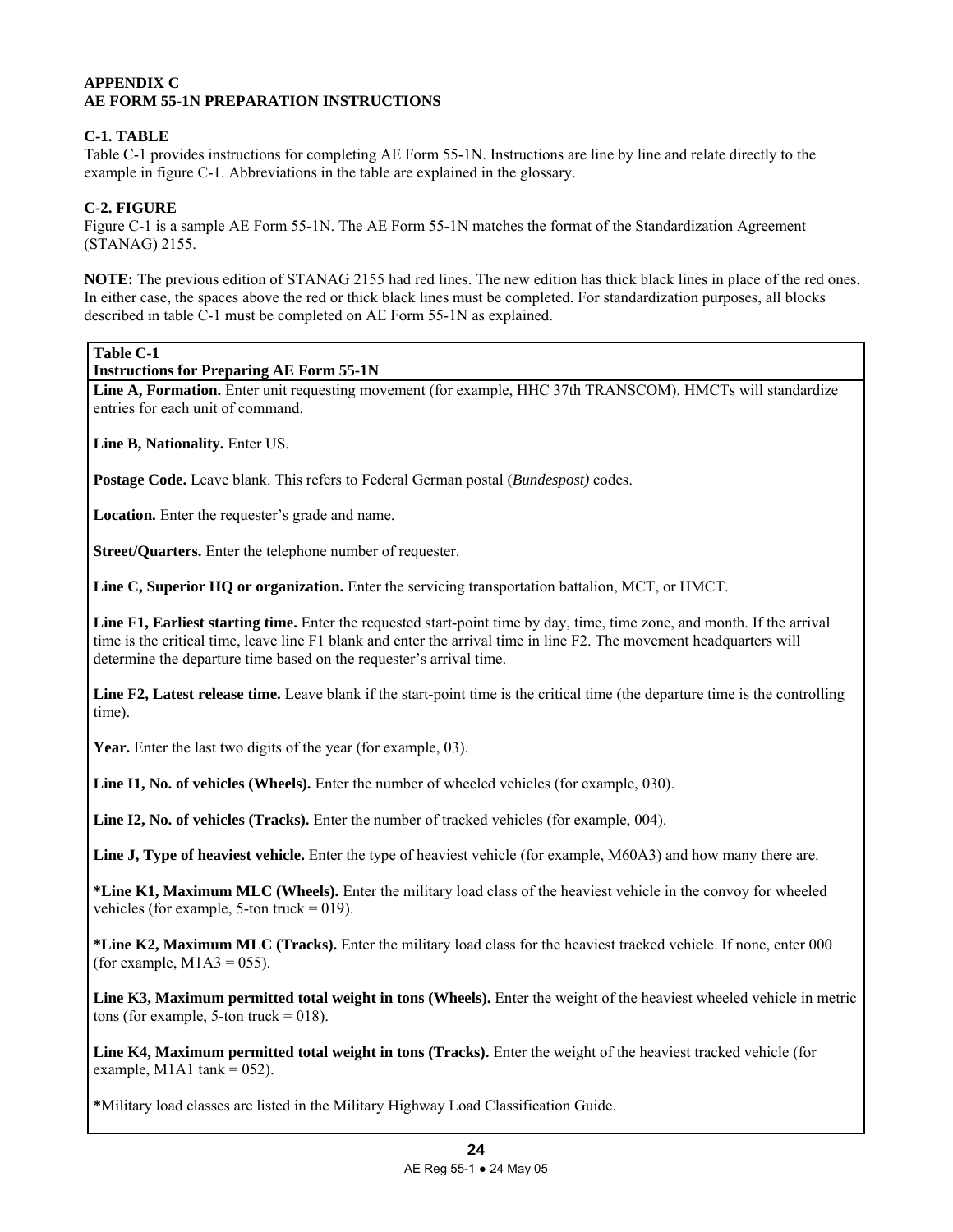# **Table C-1**

### **Instructions for Preparing AE Form 55-1N**

Line L1, Maximum width/height/length (Width). Enter the width of the widest vehicle in centimeters (for example, 364).

**Line L2, Maximum width/height/length (Height).** Enter the height of the highest vehicle in centimeters (for example, 329).

**Line L3, Maximum width/height/length (Length of the longest vehicle).** Enter the length of the longest vehicle in centimeters (for example, 0821).

**Line M1, Vehicle distance (Autobahn).** Enter the distance to be maintained between vehicles on the autobahn (for example, 100).

**Line M2, Vehicle distance (Other roads).** Enter the distance to be maintained between vehicles on roads other than autobahns (for example, 050).

Line N1, Average speed required (Autobahn). Enter the speed to be maintained on the autobahn (for example, 60).

Line N2, Average speed required (Other roads). Enter the speed to be maintained on roads other than autobahns (for example, 40).

**Line O1, Number of marching groups.** Enter the number of march columns. Normally this will be left blank as march columns are more appropriate for division-sized moves.

Line O2, Number of convoys. Enter the number of convoys (for example, 01). More than one convoy may be appropriate for a battalion or larger sized movement.

**Line O3, Packets.** Enter the number of march units in the convoy (for example, 02).

**Line P1, Total time interval between marching groups.** Enter the time interval between march columns only if more than one march column is listed. Normally this will be blank.

**Line P2, Total time interval between convoys.** Enter the time interval between convoys only if more than one convoy is listed (for example, 10).

**Line P3, Total time interval between packets.** Enter the time interval between march units only if more than one is listed (for example, 05). Normally this will be blank.

Line Q, Point of origin/Location. Enter point of origin (name of town), UTM map reference, six-digit grid coordinates, and nation code. Coordinates must be accurate to match the German computer system. Units will obtain grid coordinates from the HMCT master list.

Line R, Destination. Enter destination (name of town), UTM map reference, six-digit grid coordinates, and nation code **\***Military load classes are listed in the Military Highway Load Classification Guide.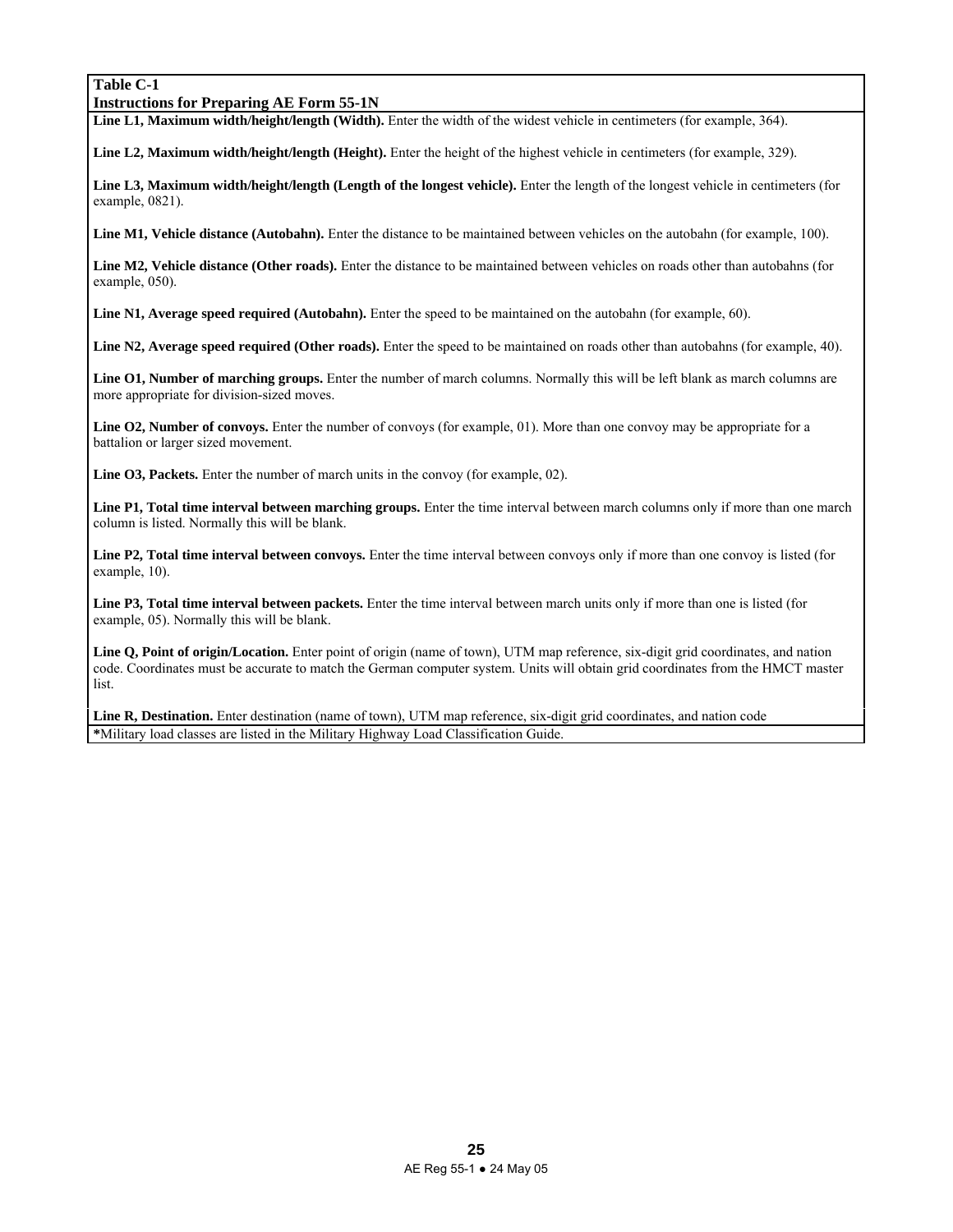|                                                                                                                                                                | ROAD MOVEMENT BID CREDIT GRANTED/MARSCHANMELDUNG |                                 | (AE Reg 55-1)                    |                                                                    |                                                            |                                         |
|----------------------------------------------------------------------------------------------------------------------------------------------------------------|--------------------------------------------------|---------------------------------|----------------------------------|--------------------------------------------------------------------|------------------------------------------------------------|-----------------------------------------|
|                                                                                                                                                                |                                                  |                                 |                                  | TO BE FILLED IN BY MOV HQ ONLYINUR VON VERK DST AUSZUFÜLLEN        |                                                            |                                         |
| Movement no./Marschkredit Nr.                                                                                                                                  |                                                  |                                 | F <sub>1</sub>                   | Organization no./Dienststellen Nr.                                 |                                                            |                                         |
| A. Formation/unit to be moved/Marschierender Verband/Einheit<br><b>HHC 37th TRANSCOM</b>                                                                       |                                                  |                                 |                                  | B. Nationality/Nationalität<br>U.S.                                |                                                            |                                         |
| Postal code/Postleitzahl                                                                                                                                       |                                                  |                                 | Location/Ort<br><b>SFC SMITH</b> |                                                                    |                                                            |                                         |
| F <sub>2</sub>                                                                                                                                                 |                                                  |                                 | DSN 123-4567                     | Street/Quarters/Straße/Unterkunft                                  |                                                            |                                         |
| C. Superior HQ or organization/Vorgesetzte KDO Behörde bzw. Dienststelle<br><b>HMCT MAINZ</b>                                                                  |                                                  |                                 |                                  |                                                                    |                                                            |                                         |
| F.1. Earliest starting time/Früheste Ablaufzeit<br>150800 L APR 2005                                                                                           |                                                  | and/or<br>und/oder              |                                  | 2. Latest release time/Späteste Auslaufzeit                        |                                                            | Year/Jahr<br>05                         |
| I. No. of vehicles/Anzahl der KFZ                                                                                                                              |                                                  |                                 |                                  | J. Type of heaviest vehicle/Typ des schwersten KFZ                 |                                                            | Number/Anzahl                           |
| 030<br>F <sub>3</sub>                                                                                                                                          | 1. Wheels<br>004<br>Rad                          | 2. Tracks<br>Kette              | M60A3                            |                                                                    |                                                            | 05                                      |
| K. Maximum MLC/Höchste MLC                                                                                                                                     |                                                  |                                 |                                  | Maximum permitted total weight in tons/Höchstes zul. Gesgew. in To |                                                            |                                         |
| 019                                                                                                                                                            | 1. Wheels<br>055<br>Rad                          | 2. Tracks<br>Kette              | 018                              | 3. Wheels<br>052<br>Rad                                            | 4. Tracks<br>Kette                                         |                                         |
| L. Maximum width/height/length/Größte Breite/Höhe/Länge<br>1. Width/Breite<br>364<br>cm                                                                        | 329                                              | 2. Height/Höhe<br>cm            |                                  | 0821<br>cm                                                         | 3. Length of the longest vehicle<br>Länge für längstes KFZ |                                         |
| M. Vehicle distance/KFZ Abstand                                                                                                                                |                                                  |                                 |                                  | N. Average speed required/Geforderte Marschgeschwindigkeit         |                                                            |                                         |
| 1. Autobahn<br>100<br><b>BAB</b><br>m                                                                                                                          | 50<br>m                                          | 2. Other roads<br>Sonstige Str. | 60                               | 1. Autobahn<br>km/h<br><b>BAB</b>                                  | 40                                                         | 2. Other roads<br>km/h<br>Sonstige Str. |
| O. Number of marching groups (1)/Number of convoys (2)/Packets (3)/Anzahl der Marschgruppen (1)/Einheiten (2)/Teileinheiten (3)                                |                                                  |                                 |                                  |                                                                    |                                                            |                                         |
|                                                                                                                                                                | (1)                                              | (2)<br>01                       |                                  | (3)<br>02                                                          |                                                            |                                         |
| P. Total time interval between marching groups (1)/convoys (2)/packets (3)/Summe der Marschabstände zwischen Marschgruppen (1)/Einheiten (2)/Teileinheiten (3) |                                                  |                                 |                                  |                                                                    |                                                            |                                         |
| F4                                                                                                                                                             | (1)<br>min                                       | (2)<br>10                       | min                              | (3)<br>05                                                          | min                                                        |                                         |
|                                                                                                                                                                |                                                  |                                 |                                  |                                                                    |                                                            | Nation code/Ländercode                  |
| Q. Point of origin/Location/Aufkommensort/Ortsangabe<br><b>OBERURSEL</b>                                                                                       |                                                  | and/or<br>und/oder              | UTM REF<br>MA 650620             |                                                                    | GE                                                         |                                         |

**Figure C-1. Sample AE Form 55-1N**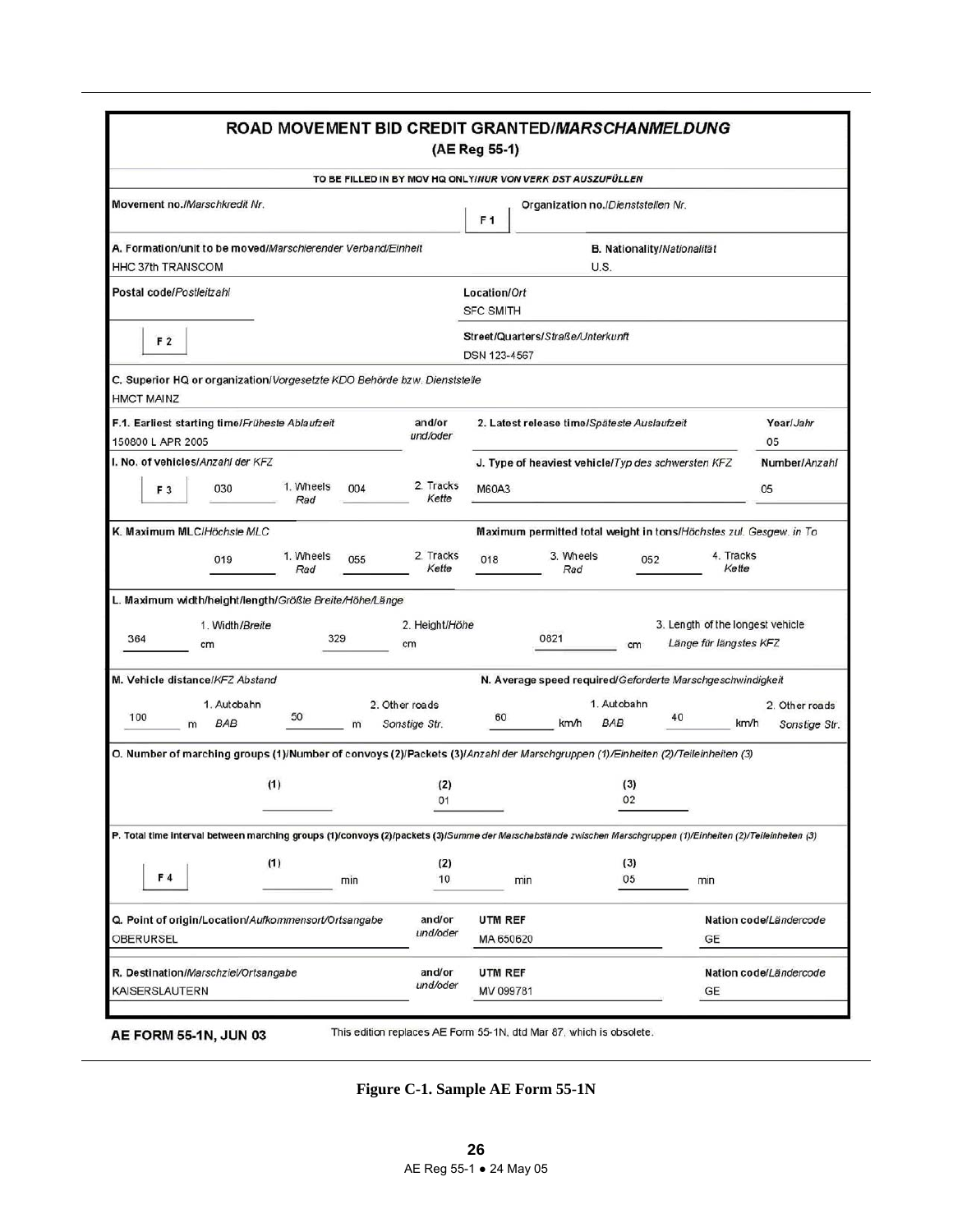# **GLOSSARY**

# **SECTION I ABBREVIATIONS**

| 1st TMCA       | 1st Transportation Movement Control Agency                                              |
|----------------|-----------------------------------------------------------------------------------------|
| 21st TSC       | 21st Theater Support Command                                                            |
| <b>ABS</b>     | antilock breaking system                                                                |
| <b>ADR</b>     | Accord Européen realtif au Transport International des Marchandises dangereus par Route |
|                | (European Agreement Concerning the Transportation of Hazardous Goods by Highway)        |
| AE             | Army in Europe                                                                          |
| <b>AEPUBS</b>  | Army in Europe Publishing System                                                        |
| AIS            | accident information sheet                                                              |
| <b>ALOC</b>    | air lines of communication                                                              |
| AMovP          | Allied Movement Publication                                                             |
| <b>AOR</b>     | area of responsibility                                                                  |
| <b>BMCT</b>    | branch movement control team                                                            |
| CG, USAREUR/7A | Commanding General, United States Army, Europe, and Seventh Army                        |
| <b>CUCV</b>    | commercial utility cargo vehicle                                                        |
| <b>DMC</b>     | distribution management center                                                          |
| <b>DOD</b>     | Department of Defense                                                                   |
| DOT            | United States Department of Transportation                                              |
| <b>DTG</b>     | date/time group                                                                         |
| <b>DTO</b>     | division transportation office                                                          |
| ECIP           | European Compliance Inspection Program                                                  |
| <b>FYROM</b>   | Former Yugoslav Republic of Macedonia                                                   |
| G4             | Deputy Chief of Staff, G4, United States Army, Europe                                   |
| <b>GVW</b>     | gross vehicle weight                                                                    |
| <b>HAZMAT</b>  | hazardous material                                                                      |
| <b>HMCT</b>    | highway movement control team                                                           |
| <b>HMMWV</b>   | high mobility multipurpose wheeled vehicle                                              |
| HQ             | headquarters                                                                            |
| <b>LEV</b>     | lead escort vehicle                                                                     |
| <b>MCO</b>     | movements control office.                                                               |
| <b>MCT</b>     | movement control team                                                                   |
| MLC            | military load class                                                                     |
| mov            | movement                                                                                |
| <b>MWO</b>     | modification work-order                                                                 |
| <b>NCO</b>     | noncommissioned officer                                                                 |
| <b>NSN</b>     | national stock number                                                                   |
| <b>NTV</b>     | nontactical vehicle                                                                     |
| OF             | optional form                                                                           |
| <b>OPORD</b>   | operation order                                                                         |
| POC            | point of contact                                                                        |
| POL            | petroleum, oils, and lubricants                                                         |
| POV            | privately owned vehicle                                                                 |
| <b>RAWL</b>    | rotating amber warning lights                                                           |
| SF             | standard form                                                                           |
| <b>STANAG</b>  | standardization agreement                                                               |
| <b>TEV</b>     | trail escort vehicle                                                                    |
| <b>TMCC</b>    | Theater Movement Control Center                                                         |
|                |                                                                                         |
| U.N.<br>U.S.   | <b>United Nations</b><br><b>United States</b>                                           |
|                |                                                                                         |
| <b>USAREUR</b> | United States Army, Europe                                                              |
| <b>USEUCOM</b> | United States European Command                                                          |
| <b>UTM</b>     | Universal Transversal Mecatorprojektion                                                 |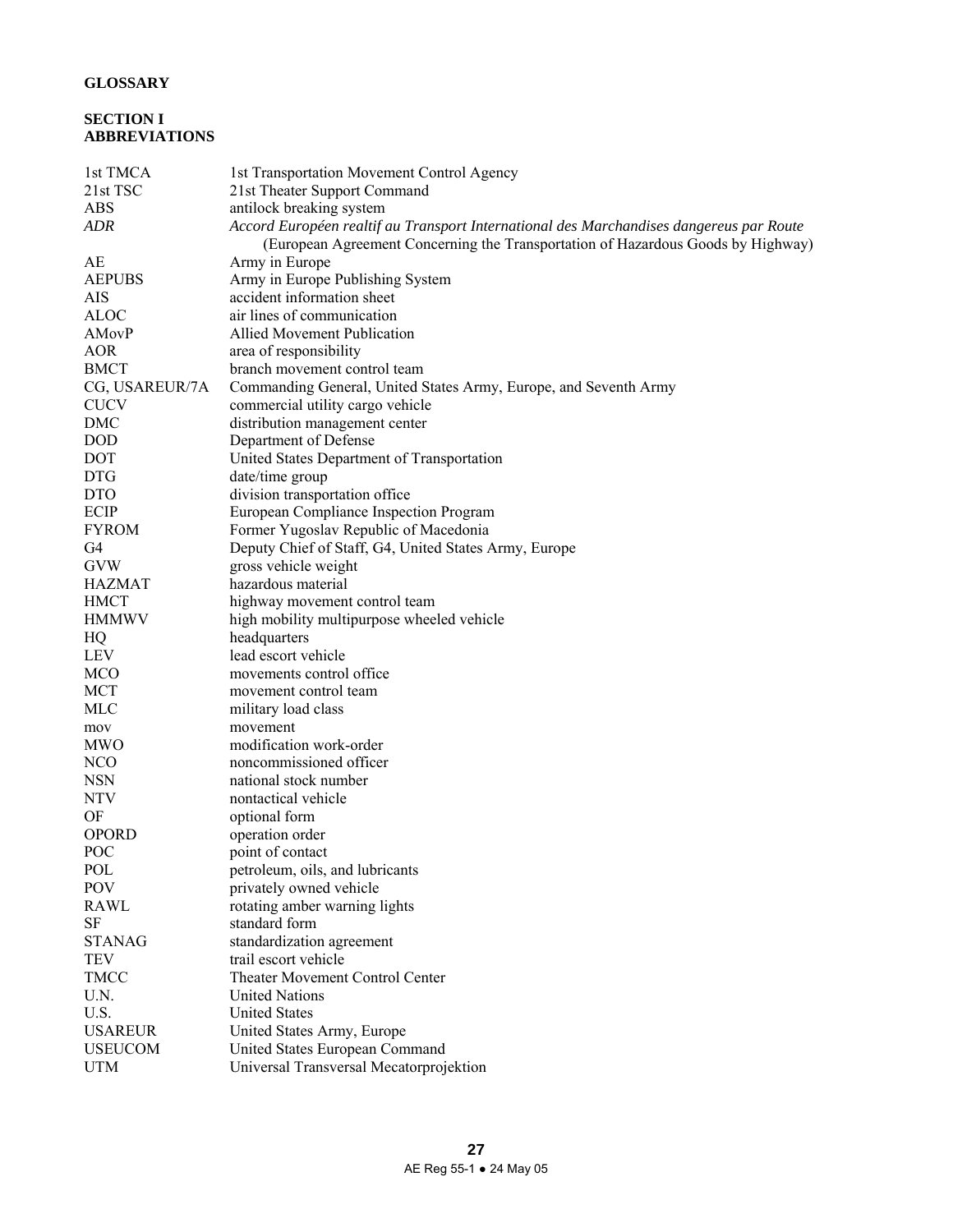# **SECTION II TERMS**

### **1st Transportation Movement Control Agency (1st TMCA)**

A subordinate command of the 21st Theater Support Command serving as the executive agent for movement control in areas where Army units are designated as "dominant user" or "most-capable service provider" for traffic management by USEUCOM Directive 60-11.

### **activity**

A unit, organization, or installation performing a function or mission.

# **Allied Movement Publication (AMovP)**

A NATO publication series that prescribes procedures for vehicle movement and cargo transportation in Europe.

### **ammunition and hazardous cargo**

All classes of dangerous goods identified under national and international transportation regulations. This includes ammunition, explosives, compressed gases, fuels, poisons, corrosives, and lithium batteries. This includes the terms "HAZMAT" and "dangerous goods" (DOD 4500.9-R and AE Reg 55-4).

### **branch movement control team**

Subordinate to a movement control team, a team that coordinates customer-convoy or march-credit requirements with highway movement control teams.

# **checkpoint**

A transportation-coordination reference point on the military highway basic network map. This point is the reference for verifying the accuracy of road distances and time schedules for movement requests.

### **commercial design vehicle**

A motor vehicle designed for civilian use and procurable from commercial sources. These vehicles will receive maximum use to meet general transportation requirements.

# **control point**

A position along a route of march at which personnel are stationed to give information and instructions to regulate supplies or traffic (Allied Movement Publication–3).

### **controlled route**

A route, the use of which is subject to traffic or movement restrictions, which may be supervised (Allied Movement Publication-3). The following are types of controlled routes:

**dispatch route.** In road traffic, a roadway over which full control as to priorities of use and the regulation of movement

- of traffic in time and space is exercised. Movement authorization is required for its use, even by a single vehicle.
- **reserved route.** In road traffic, a specific route allocated exclusively to an authority or formation.

**supervised route.** In road traffic, a roadway over which limited control is exercised by means of traffic-control posts, traffic patrols, or both. Movement authorization is required for its use by a column of vehicles or a vehicle of exceptional size or weight.

### **convoy**

A group of vehicles organized for the purpose of control and orderly movement with or without escort protection (Allied Movement Publication-1). A movement credit is required when the number of vehicles equals or exceeds the numbers indicated for the following countries:

- Belgium: peacetime 20, wartime 20
- Bosnia: peacetime 7
- Bulgaria: peacetime 6 (can be waived if required)
- Croatia: peacetime 7
- Denmark: peacetime 31, wartime 31
- France: peacetime 10, wartime 20
- Germany: peacetime 11, wartime 31

• Greece: peacetime 10, wartime 10 ● Hungary: peacetime 6

- 
- Italy: Peacetime 7, wartime (see note below) ● Kosovo: peacetime 15
- Luxembourg: peacetime 20, wartime 20
- Netherlands: peacetime 10, wartime 20
- 
- Romania: peacetime 6 (can be waived if required)
- **NOTE:** Below are Italian convoy requirements in Italy in time of war. Over a. Dispatch routes, a movement credit is needed for convoys or columns of more than 19 vehicles.
- b. Reserved routes, an authorization or movement credit is needed for every movement (even for a single vehicle).

c. Supervised routes, the minimum number of vehicles by which a movement credit is determined will be specified by the military authority supervising the routes.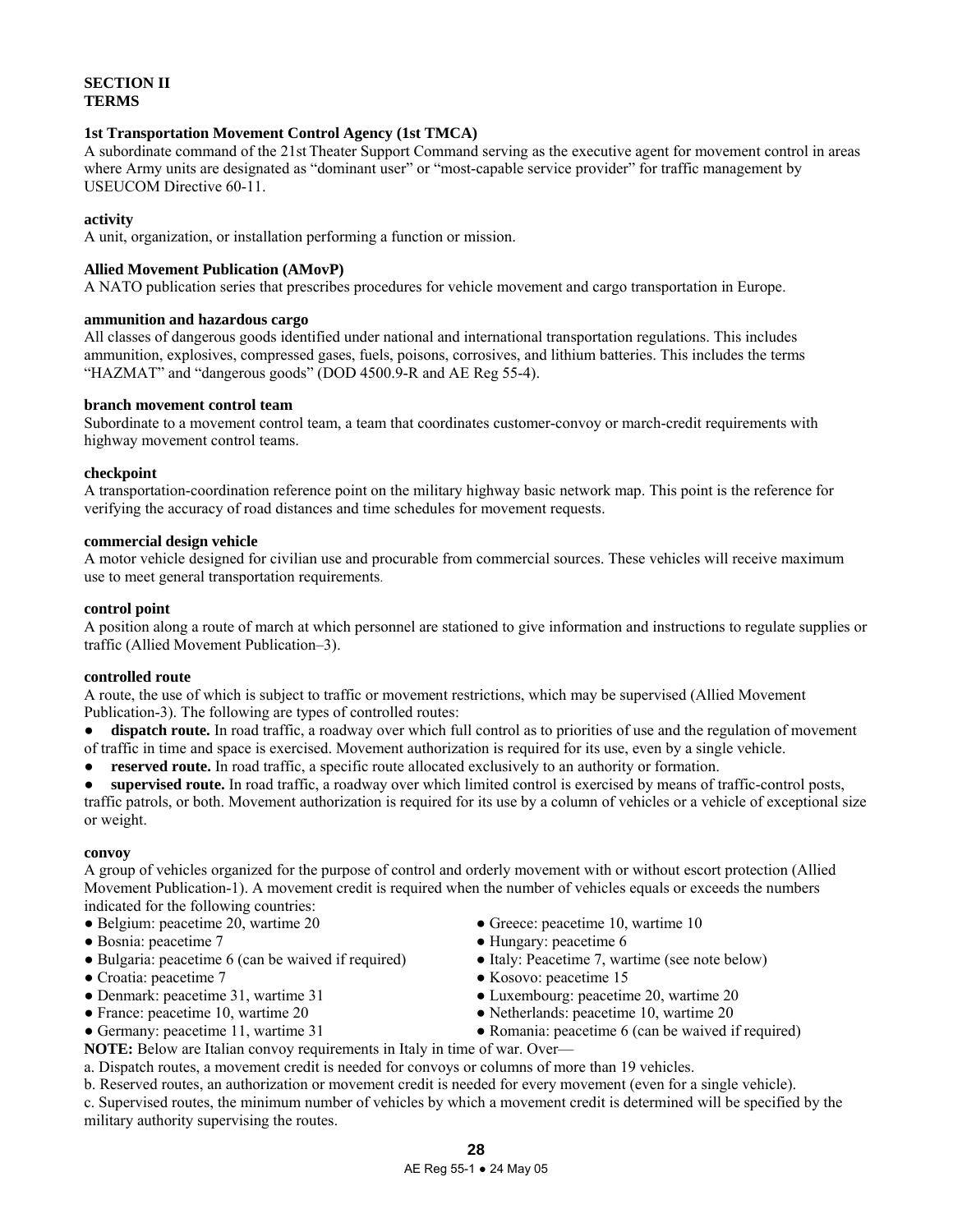### **convoy commander**

The person in charge of the vehicles and operating personnel of a convoy, as designated by the person authorizing the movement. The convoy commander will be the senior officer, noncommissioned officer, or soldier with the convoy, if there is no specific appointment.

### **convoy element**

The following are elements of a convoy:

• **march column.** A group of vehicles moving under a single column commander over the same route at the same time in the same direction. A column may be composed of a number of organized subelements (Allied Movement Publication-1).

• **march unit.** A subdivision of a serial. A march unit moving and halting under the control of a single commander using voice, visual signal, or radio.

● **serial.** A major subdivision of a march column moving under a single commander for planning, regulation, and control purposes.

### **critical point**

Any point along a route where interference with a movement may occur.

### **dangerous goods or dangerous cargo**

See ammunition and hazardous cargo.

### **express highways**

Includes autobahns in Germany, *Autoroutes* in Belgium and France, *Autowegs* (excluding use for convoys or oversize or overweight movements) in the Netherlands, and *Autostrada* in Italy.

### **gross vehicle weight**

The weight of the vehicle plus the weight of the load.

### **hazardous material (HAZMAT)**

See ammunition and hazardous cargo.

#### **highway movement control team**

An element of the transportation battalion that coordinates with the appropriate area host-nation authority for passing march credits and movement bids to the requesting unit. The highway movement control teams in Germany work directly with and are often collocated with the local Logistics Command.

#### **infiltration**

The movement of vehicles into a roadway either by small groups (two or three vehicles) or individually at extended or irregular intervals.

#### **military road maneuver network**

The road system required by a commander for conducting a specific operation and providing logistic support for that operation.

#### **movement bid**

The request for permission to move convoys or oversize or overweight vehicles. The following are types of movement bids: ● **change.** A request initiated by a unit to modify an existing movement bid.

● **emergency.** Bids requiring immediate movement action (for example, providing disaster relief, preventing injury or loss of life, evacuating disabled vehicles) to avert a potential hazard on public roads.

● **exception to policy.** A routine movement bid that falls during a restricted movement period. An exception to policy requires authentication.

• **late.** A routine movement bid that does not meet the minimum times. Late requests will be processed in sequence and are not guaranteed to move on the requested date.

● **routine.** Bids for movement that meet the established times for submission.

• **special.** High-priority bids or changes to an original request that do not meet the minimum times established for routine movement bids. Special march credits are not routinely granted.

**NOTE:** More specific information can be found on the 1st TMCA Web site at *http://www.21tsc.army.mil/1\_tmca*.